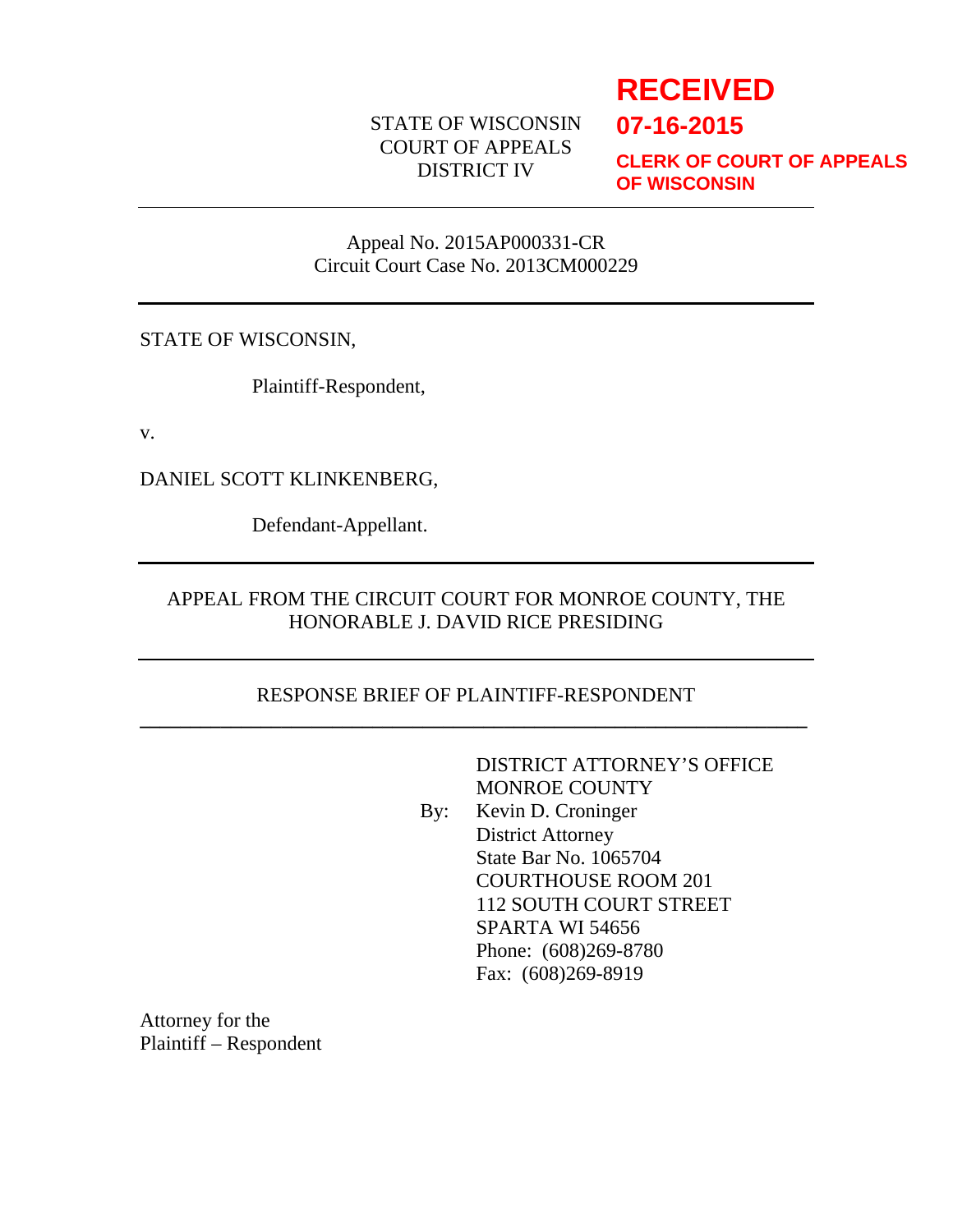# **TABLE OF CONTENTS**

| I. | THE DEFENDANT HAS FAILED TO SHOW INEFFECTIVE<br>ASSISTANCE OF HIS TRIAL COUNSEL WHICH LED TO A<br>BREAKDOWN IN THE ADVERSERIAL PROCESS. THE<br>DEFENDANT HAS ALSO FAILED TO SHOW THAT THE<br>EVIDENCE AGAINST HIM WAS INSUFFICIENT FOR HIM TO<br>BE CONVICTED OF THE CRIME CHARGED AND<br>THEREFORE THE TRIAL COURT WAS NOT "CLEARLY<br>WRONG" IN DENYING THE DEFENDANT'S MOTION ON<br>A. RELEVANT CASE LAW AND STATUORY                          |  |
|----|---------------------------------------------------------------------------------------------------------------------------------------------------------------------------------------------------------------------------------------------------------------------------------------------------------------------------------------------------------------------------------------------------------------------------------------------------|--|
|    | <b>B. EVEN IF TRIAL COUNSEL'S PERFORMANCE WAS</b><br>DEFICIENT THERE WAS NO PREJUDICE TO THE<br>DEFENDANT AS ANY DEFICIENCY IN PERFORMANCE<br>DID NOT RESULT IN A BREAKDOWN OF THE<br>THE DEFENDANT'S CREDIBILITY HAD LITTLE TO<br>i.<br>NO EFFECT ON THE JURY'S VERDICT THEREFORE<br>ANY DAMAGE TO HIS CREDIBILITY FROM<br>ALLEGED INEFFECTIVE ASSISTANCE DID NOT<br>PREJUDICE THE DEFENDANT AND CERTAINLY<br>DID NOT LEAD TO A BREAKDOWN IN THE |  |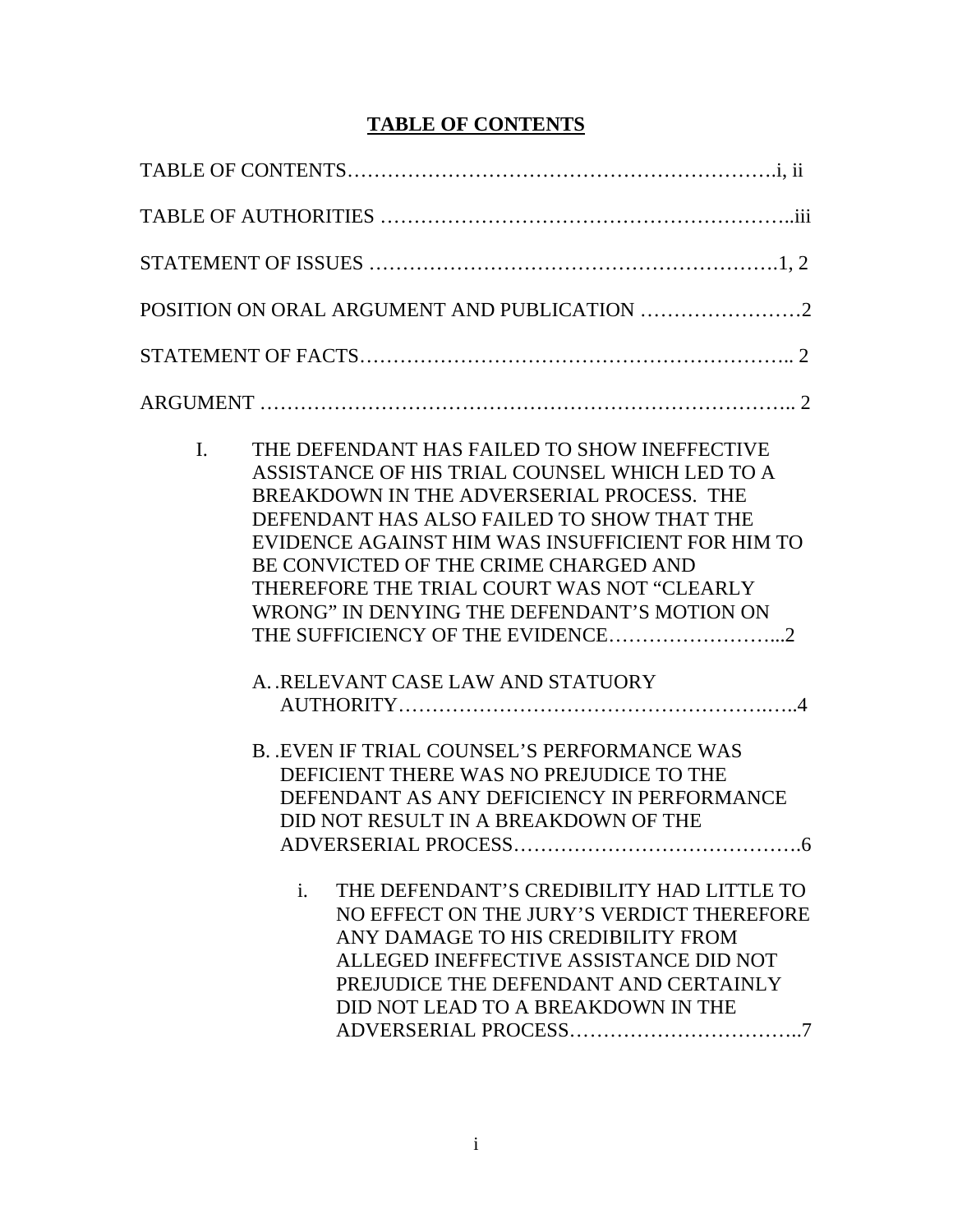|         | ii.  | THE DEFENDANT WAS NOT PREJUDICED BY               |
|---------|------|---------------------------------------------------|
|         |      | TRIAL COUNSEL'S FAILURE TO INVESTIGATE            |
|         |      | THE DEFENDANT'S PRIOR CONTACTS WITH               |
|         |      | DETECTIVE MEYERS NOR WAS HE PREJUDICED            |
|         |      | BY THE TRIAL COUNSEL'S "OPENING OF THE            |
|         |      | DOOR" IN RELATION TO THE DEFENDANT'S              |
|         |      | PRIOR CONTACTS WITH DETECTIVE MEYERS              |
|         |      |                                                   |
|         | iii. | THERE WAS NOT A BREAKDOWN IN THE                  |
|         |      | ADVERSERIAL PROCESS WHEN TRIAL COUNSEL            |
|         |      | FAILED TO OBJECT TO TESTIMONY FROM                |
|         |      | OFFICER BRANIGAN RELATED TO HER                   |
|         |      | <b>IDENTIFICATION OF THE</b>                      |
|         |      |                                                   |
| $\Pi$ . |      | THE EVIDENCE PRESENTED AT TRIAL WAS SUFFICIENT    |
|         |      | FOR A REASONABLE JURY TO FIND THE DEFENDANT       |
|         |      | GUILTY AND THE TRIAL COURT WAS NOT "CLEARLY       |
|         |      | WRONG" IN DENYING THE DEFENSE'S CHALLENGE TO      |
|         |      | THE SUFFICIENCY OF THE EVIDENCE PRESENTED AT      |
|         |      |                                                   |
|         |      |                                                   |
| III.    |      |                                                   |
|         |      |                                                   |
|         |      | CERTIFICATE OF COMPLIANCE WITH RULE 809.19 (8)21  |
|         |      |                                                   |
|         |      | CERTIFICATE OF COMPLIANCE WITH RULE 809.19(12) 22 |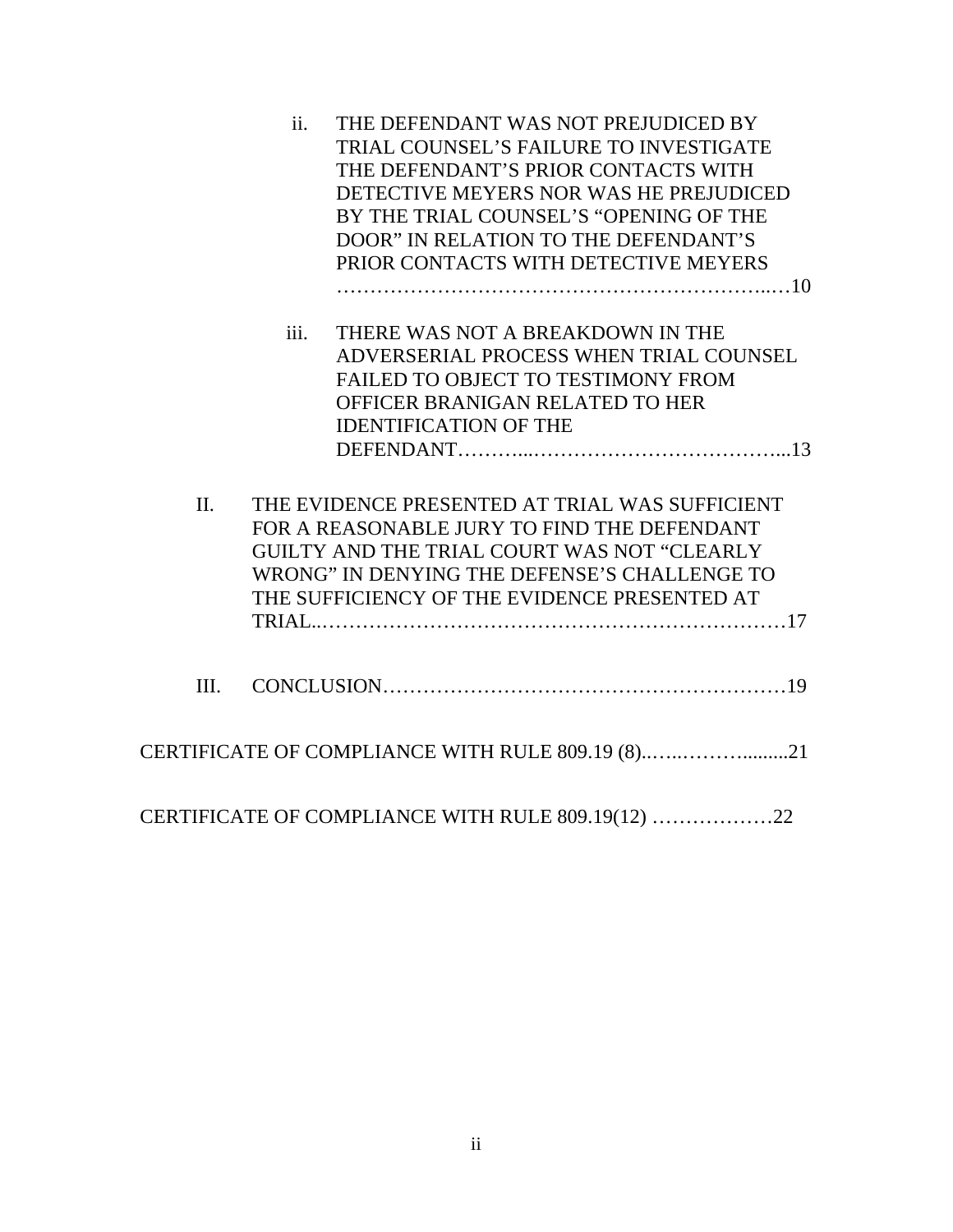# **TABLE OF AUTHORITIES**

# **U.S. Supreme Court Cases**

| Strickland v. Washington, |
|---------------------------|
| <b>Wisconsin Cases</b>    |
| <i>State v. Pitsch.</i>   |

| State v. Poellinger, |
|----------------------|
|                      |
|                      |
|                      |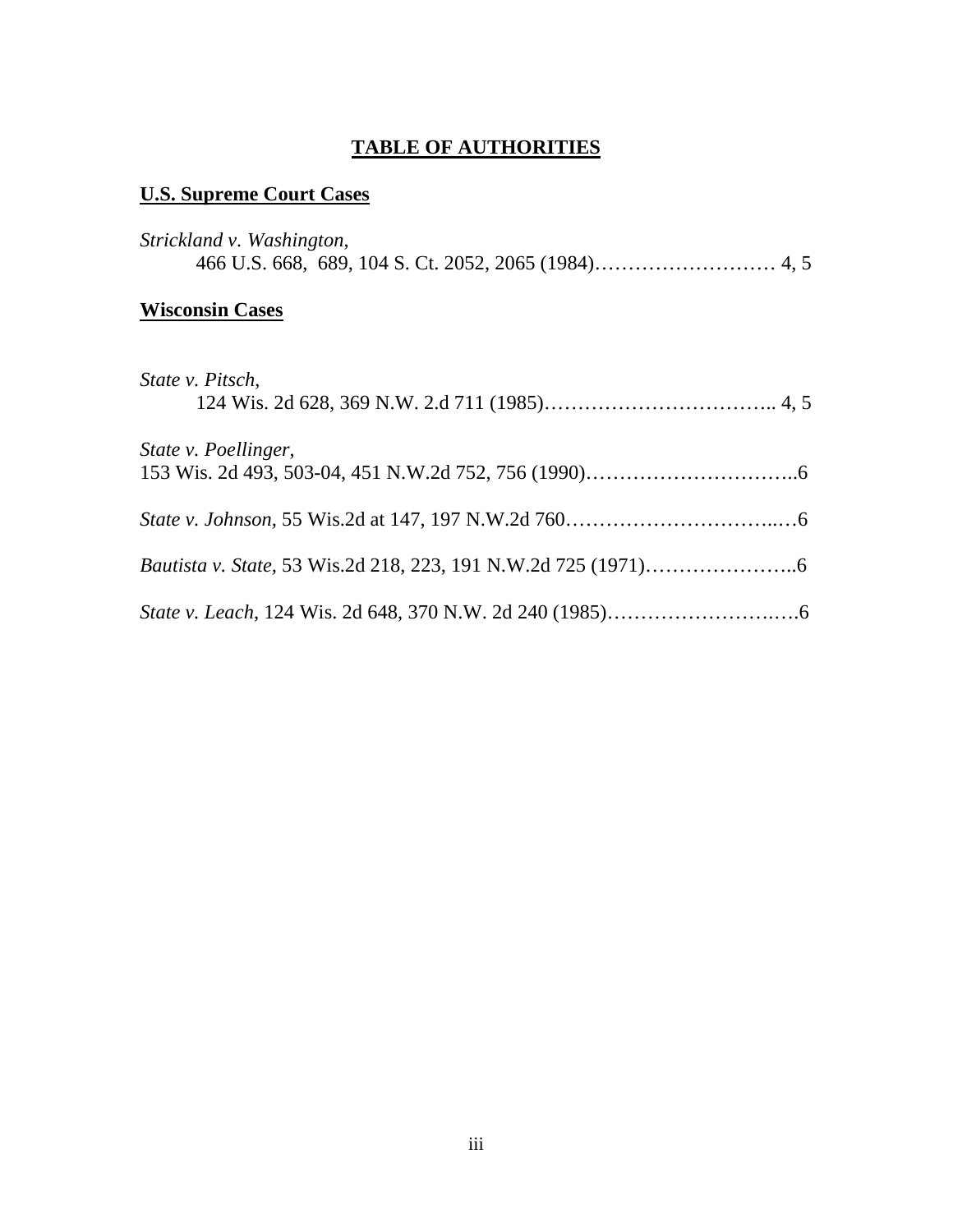# STATE OF WISCONSIN COURT OF APPEALS DISTRICT IV

#### Appeal No. 2015AP000331-CR Circuit Court Case No. 2013CM000229

STATE OF WISCONSIN,

Plaintiff-Respondent,

v.

DANIEL SCOTT KLINKENBERG,

Defendant-Appellant.

# APPEAL FROM THE CIRCUIT COURT FOR MONROE COUNTY, THE HONORABLE J. DAVID RICE PRESIDING

# RESPONSE BRIEF OF PLAINTIFF-RESPONDENT **\_\_\_\_\_\_\_\_\_\_\_\_\_\_\_\_\_\_\_\_\_\_\_\_\_\_\_\_\_\_\_\_\_\_\_\_\_\_\_\_\_\_\_\_\_\_\_\_\_\_\_\_\_\_\_\_\_\_\_\_\_\_\_\_\_\_**

# **STATEMENT OF ISSUES**

**1.** HAS THE DEFENDANT MET HIS BURDEN OF SHOWING THAT THERE WAS A BREAKDWON IN THE ADVERSERIAL PROCESS WHICH WOULD LEAD TO AN UNDERMINING OF THE CONFIDENCE IN THE RESULT OF THE TRIAL COURT PROCEEDING DUE TO HIS TRIAL COUNSEL'S INEFFECTIVE ASSISTANCE:

Trial Court's Position: No.

State's Position: No.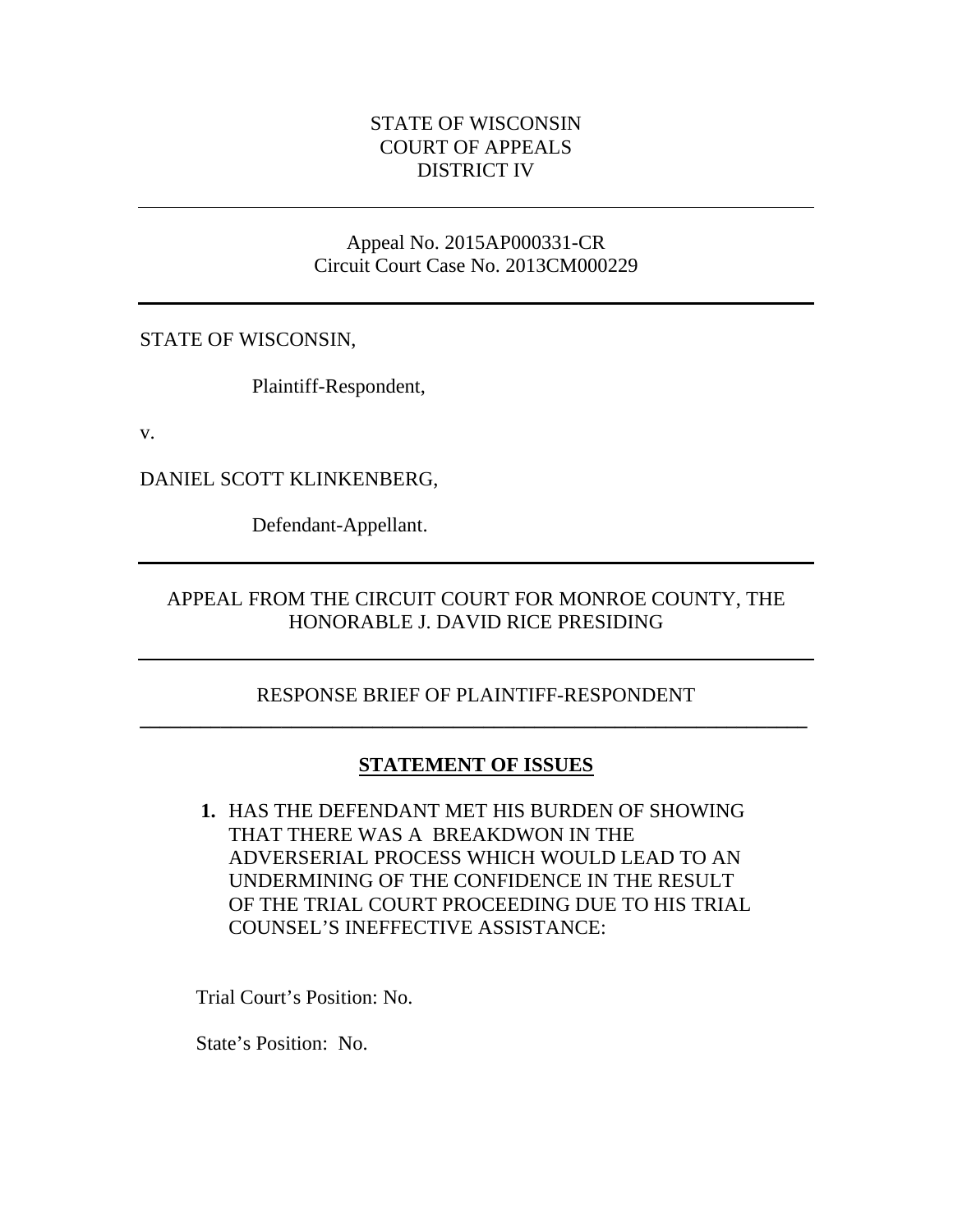**2.** WAS THE EVIDENCE INSUFFICIENT TO CONVICT THE DEFENDANT BEYOND A REASONABLE DOUBT OF MISDEMEANOR RETAIL THEFT AND WAS THE TRIAL COURT "CLEARLY WRONG" TO DENY A DEFENSE CHALLENGE TO THE SUFFICIENTY OF THE EVIDENCE DURING THE TRIAL.

Trial Court's Position: No.

State's Position: No.

# **POSITION ON ORAL ARGUMENT AND PUBLICATION**

Neither publication of this court's opinion nor oral arguments are necessary

in this case. The issues presented are adequately addressed in the brief and under

the rules of appellate procedure, publication of this decision is likely not

appropriate under Wis. Stat. §809.23

# **STATEMENT OF FACTS**

The State does not have any substantial disagreement or dispute with the

facts as represented by appellant. A review of the transcripts related to the events

in the present case essentially support the facts represented by the appellant.

# **ARGUMENT**

**I. THE DEFENDANT HAS FAILED TO SHOW INEFFECTIVE ASSISTANCE OF HIS TRIAL COUNSEL WHICH LED TO A BREAKDOWN IN THE ADVERSERIAL PROCESS. THE DEFENDANT HAS ALSO FAILED TO SHOW THAT THE EVIDENCE AGAINST HIM WAS INSUFFICIENT FOR HIM TO BE CONVICTED OF THE CRIME CHARGED AND THEREFORE THE TRIAL COURT WAS NOT "CLEARLY WRONG" IN DENYING THE DEFENDANT'S MOTION ON THE SUFFICIENCY OF THE EVIDENCE.**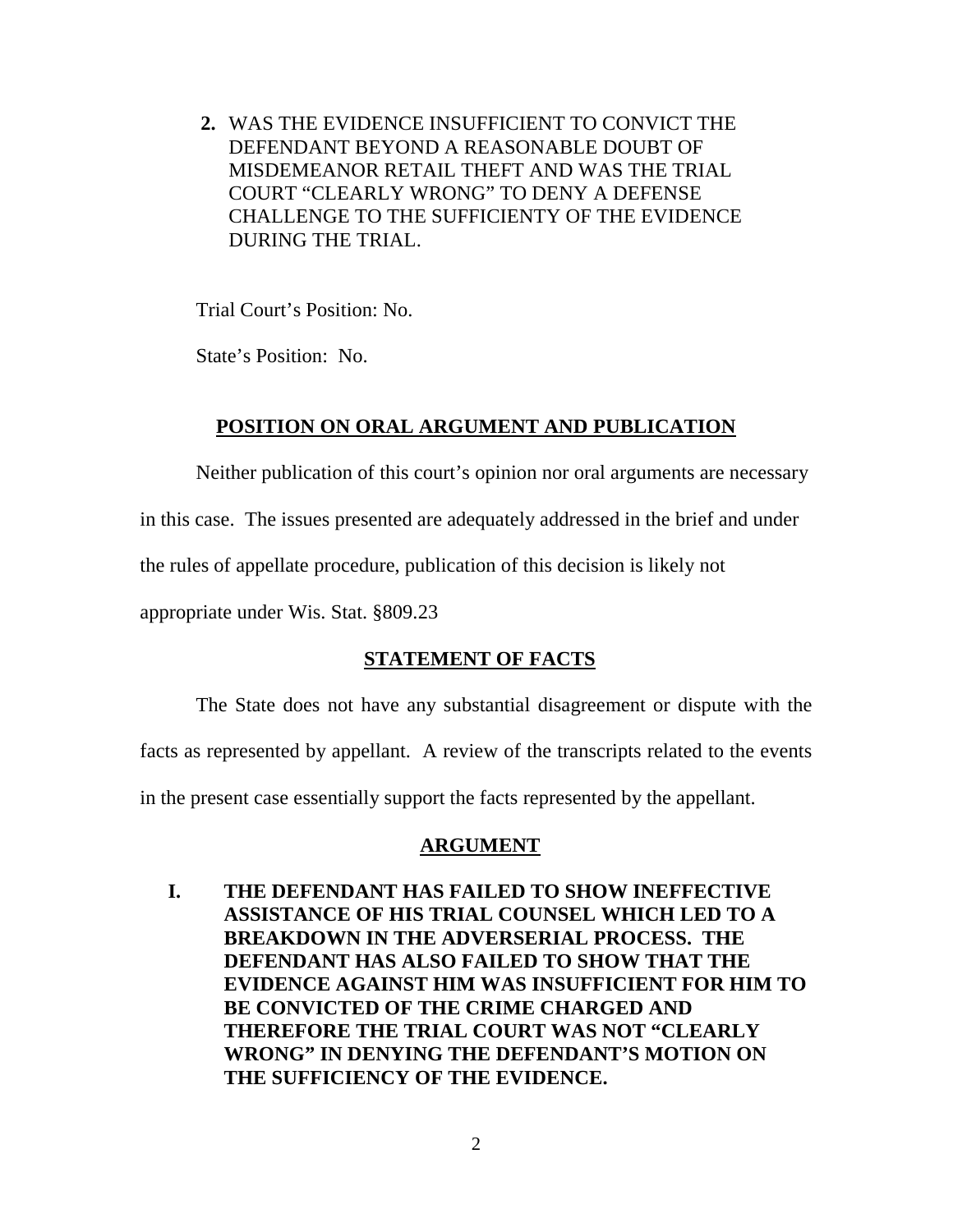The defendant has failed to show his trial counsel's performance was deficient because the defendant has failed to show the performance or lack of performance of his trial counsel led to a breakdown in the adversarial process to such a degree that the result of the proceeding in the present case was rendered unreliable. In this case, the defendant was on video during the commission of his crime of theft from the Sparta Wal-Mart. *(33:73, 76-77)* Given the evidence against him was strong and he has no other means to attempt to escape responsibility for his criminal behavior, he has turned to blaming his attorney for his conviction. *See Br. Def. App.* The defendant has attempted to point to every minor misstep or mistake of his trial counsel and then argue that those minor missteps or mistakes were catastrophic to his defense. The defendant does all of this while ignoring the fact that he was on video during much of the time he was engaging in the criminal behavior. The defendant claims that these minor mistakes made by his attorney warrant overturning a lawfully achieved verdict. In a final last ditch effort to overturn the lawfully gained conviction for the criminal behavior he engaged in, the defendant also tries to push blame onto the jury and the Trial Court, claiming there was not sufficient evidence to convict him and that the Trial Court was "clearly wrong" to deny the defendant's motion related to insufficiency of the evidence. The defendant makes this claim despite the fact he was on video for much of the criminal activity. Given the defendant was on video for much of the criminal behavior, given any mistake or ineffectiveness did not cause any breakdown in the adversarial process, and given there was more than enough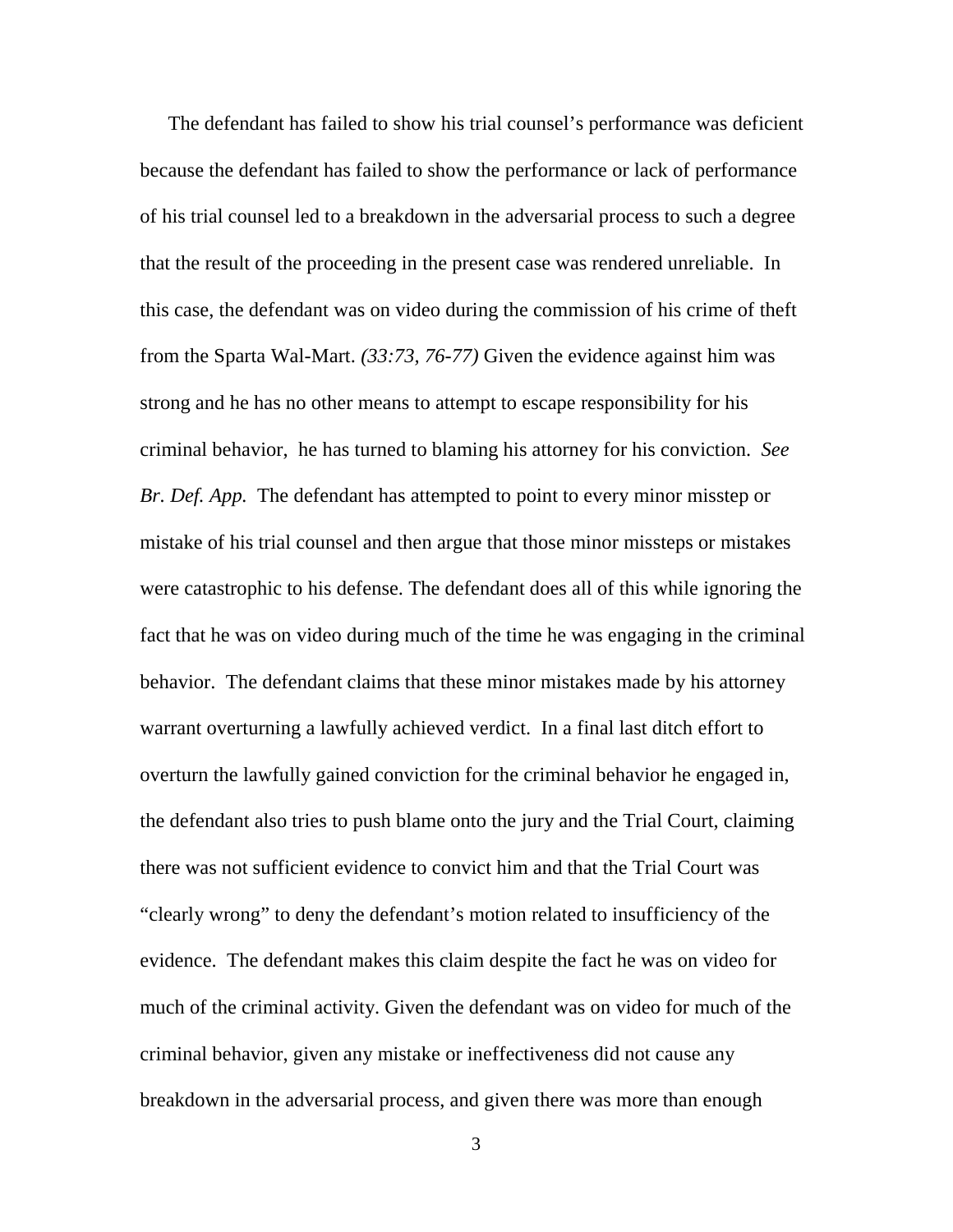evidence for the defendant to be found guilty by a reasonable jury, the defendant's appeal should be denied.

### **A. RELEVANT CASE LAW AND STATUTORY AUTHORITY**

The Wisconsin Courts have acknowledged that in relation to ineffective assistance of trial counsel claims, the Wisconsin Constitution affords no further protections to defendants than the United States Constitution. *See State v. Pitsch*, 124 Wis. 2d 628, 369 N.W. 2.d 711 (1985). Both Federal and State Courts have found that the real question in reviewing the performance of trial counsel is whether there has been a breakdown in the adversarial process to such a degree that the result of the proceeding is unreliable. *Strickland v. Washington*, 466 U.S. 668, 689, 104 S. Ct. 2052, 2065 (1984) and *Pitsch*, 124 Wis. 2d 628, 369 N.W. 2d 711 (1985). In other words, assuming all the defendant's claims of ineffective assistance are true, did the alleged ineffectiveness prejudice the defendant so severely that the subsequent result cannot be believed to be reliable. *See Strickland*, 466 U.S. 668, 104 S. Ct. 2052 (1984). A Court can and often should make a determination as to prejudice before addressing deficient performance of trial counsel. *Id.* at 697, 2069.

When reviewing the performance of a trial attorney, a Court must apply a level of scrutiny which is highly deferential to the performance of trial counsel. *Strickland v. Washington*, 466 U.S. 668, 689, 104 S. Ct. 2052, 2065 (1984). This high level of deference has been adopted by the Wisconsin Supreme Court. *See*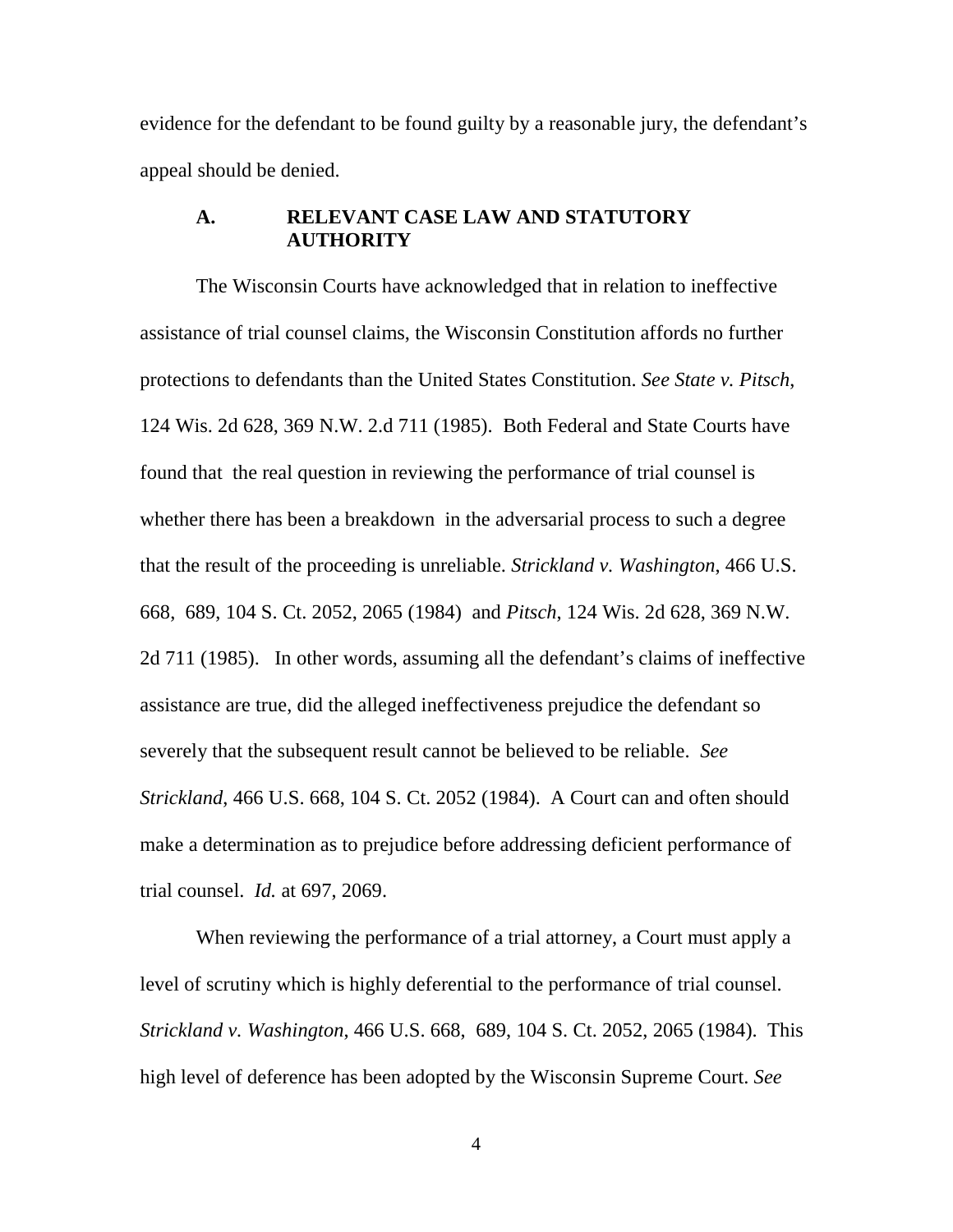*State v. Pitsch*, 124 Wis. 2d 628, 636-37, 369 N.W.2d 711, 716 (1985). "It is all too tempting for a defendant to second-guess counsel's assistance after conviction or adverse sentence, and it is all too easy for a court, examining counsel's defense after it has proved unsuccessful, to conclude that a particular act or omission of counsel was unreasonable." *Strickland v. Washington*, 466 U.S. 668, 689, 104 S. Ct. 2052, 2065, 80 L. Ed. 2d 674 (1984)

While the real question is whether there has been a breakdown in the adversarial process to such a degree that the result of the proceeding is unreliable, the Court in *Strickland*, did create a two part test as a guideline in determining whether trial counsel has been ineffective. *See Strickland*, 466 U.S. 668, 696, 104 S. Ct. 2052, 2069, (1984). This two part test is as follows, "First, the defendant must show that counsel's performance was deficient.... Second, the defendant must show that the deficient performance prejudiced the defense." *Id*. at 687, 2064. Strategic decisions are not too be second guessed, "Because advocacy is an art and not a science, and because the adversary system requires deference to counsel's informed decisions, strategic choices must be respected in these circumstances if they are based on professional judgment." *Strickland v. Washington*, 466 U.S. 668, 681, 104 S. Ct. 2052, 2061, 80 L. Ed. 2d 674 (1984)

 When reviewing the verdict of the jury based on a sufficiency of the evidence challenge, evidence must be look at in the light most favorable to the finding of guilt.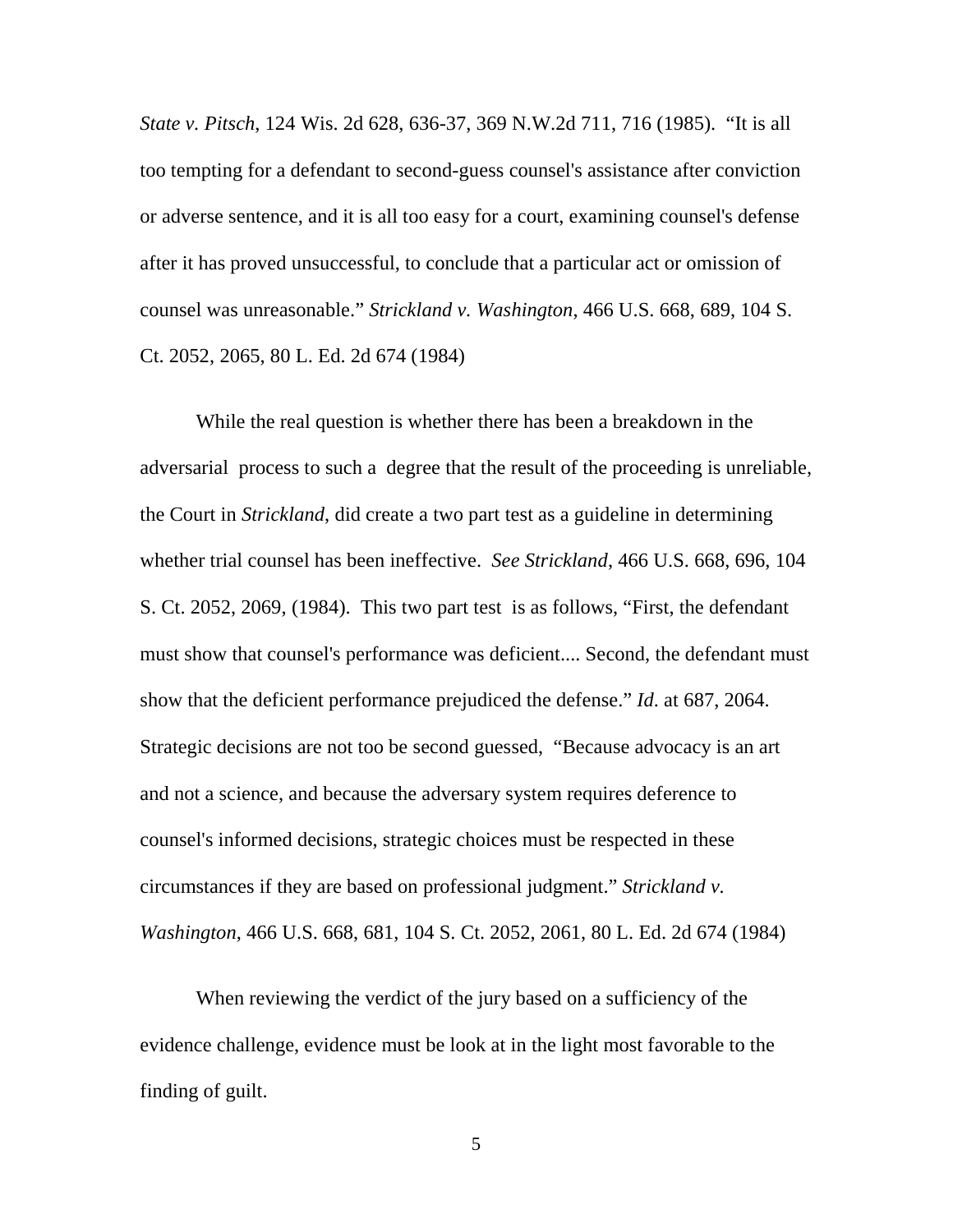The test is not whether this court or any of the members thereof are convinced [of the defendant's guilt] beyond reasonable doubt, but whether this court can conclude the trier of facts could, acting reasonably, be so convinced by evidence it had a right to believe and accept as true.... The credibility of the witnesses and the weight of the evidence is for the trier of fact. In reviewing the evidence to challenge a finding of fact, we view the evidence in the light most favorable to the finding. Reasonable inferences drawn from the evidence can support a finding of fact and, if more than one reasonable inference can be drawn from the evidence, the inference which supports the finding is the one that must be adopted....

*State v. Poellinger,* 153 Wis. 2d 493, 503-04, 451 N.W.2d 752, 756 (1990), *citing State v. Johnson,* 55 Wis.2d at 147, 197 N.W.2d 760, *quoting Bautista v. State,* 53 Wis.2d 218, 223, 191 N.W.2d 725 (1971).

Reversal of a Trial Court's decision on a motion related to sufficiency of the

evidence is only appropriate if the Trial Court is "clearly wrong." *State v. Leach*,

124 Wis. 2d 648, 370 N.W. 2d 240 (1985).

<u>.</u>

### **B. EVEN IF TRIAL COUNSEL'S PERFORMANCE WAS DEFECIENT THERE WAS NO PREJUDICE TO THE DEFENDANT AS ANY DEFECIENCY IN PERFORMANCE DID NOT RESULT IN A BREAKDOWN OF THE ADVERSERIAL PROCESS**

There was not a breakdown in the adversarial process in the defendant's trial because the alleged prejudice cited by the defendant did not have any effect on the determinations of facts the jury needed to make. Essentially, the issues for the jury in the present case were, 1. Is Daniel Klinkenberg the person on the video and 2. Did the person on the video commit the crime alleged?<sup>1</sup> The defendant essentially

<sup>&</sup>lt;sup>1</sup> Obviously the State acknowledges these were not the direct questions asked to the jury in jury instructions. However, the State asserts these two issues are the two issues which from a practical point of view were in contention.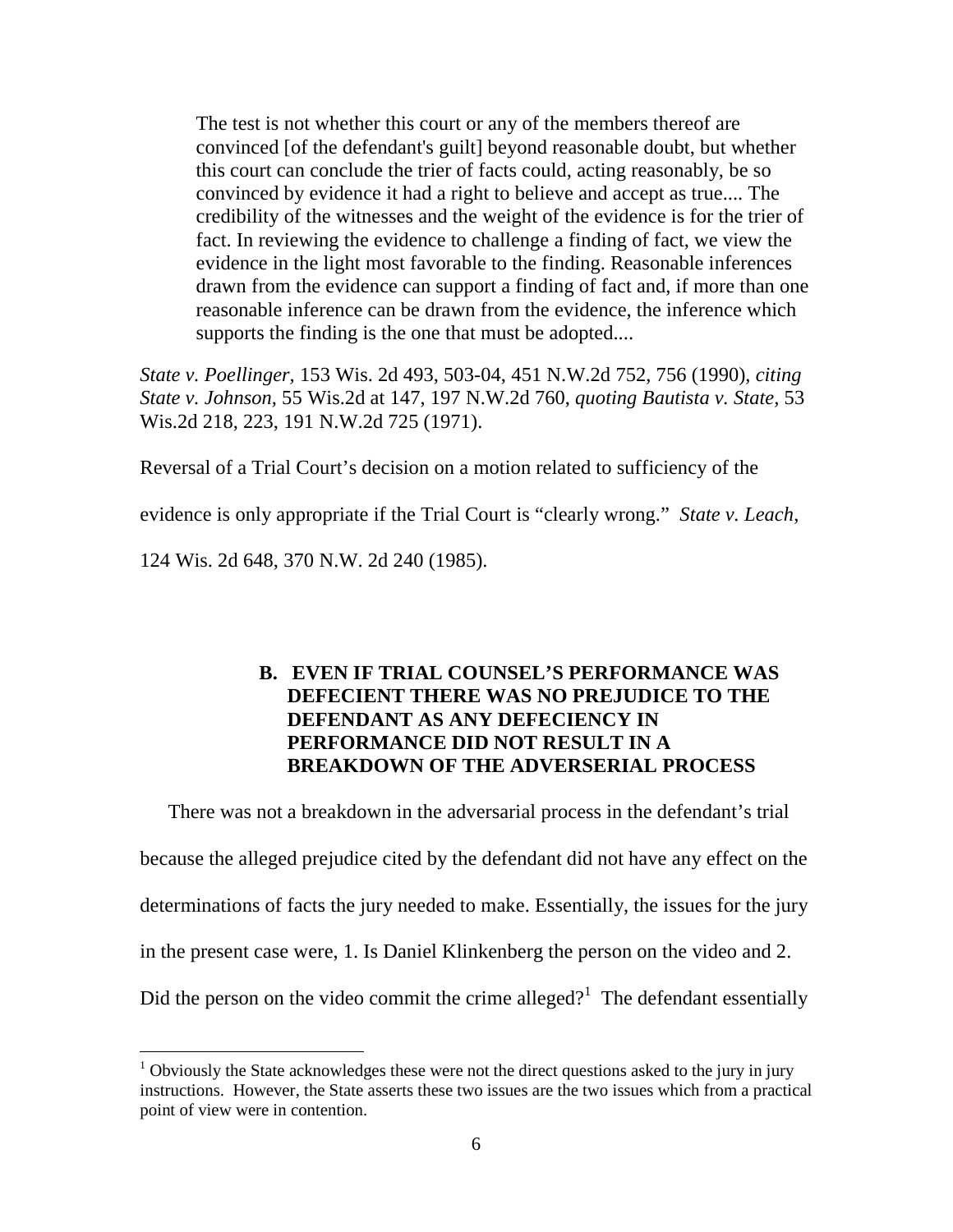argues that his trial counsel was ineffective because his trial counsel's failures caused significant damage to the defendant's credibility and the defendant asserts his credibility was essential to his defense. The defendant asserts his credibility was essential to his defense despite there being a video for the jury to judge for themselves whether he was the person committing the crimes. Given the importance and reliability of the video in the present case, any deficient performance by trial counsel did not lead to a breakdown in the adversarial process.

# **i. THE DEFENDANT'S CREDIBILITY DID NOT AFFECT THE JURY'S VERDICT THEREFORE ANY DAMAGE TO HIS CREDIBLITY FROM ALLEGED INEFFECTIVE ASSISTANCE DID NOT PREJUDICE THE DEFENDANT AND CERTAINLY DID NOT LEAD TO A BREAKDOWN IN THE ADVERSERIAL PROCESS**

The defendant attempts to draw attention away from the video from the time of the commission of the crime by asserting that separate from the issue for the jury of "Did the person in the video steal anything from Wal-Mart," was an equally important issue of "Is the defendant credible." *See Br. Def. App.* The defendant claims that this is an equally important issue because his defense was "I didn't do it," and his credibility was essential to that defense. *See id.* However, given the existence of the video in the present case, the defendant over exaggerates the importance of his credibility to his defense. While the State would acknowledge credibility is part of any defense of "I didn't do it," when there is a video showing the defendant during the commission of the crime, the defense of "that's not me on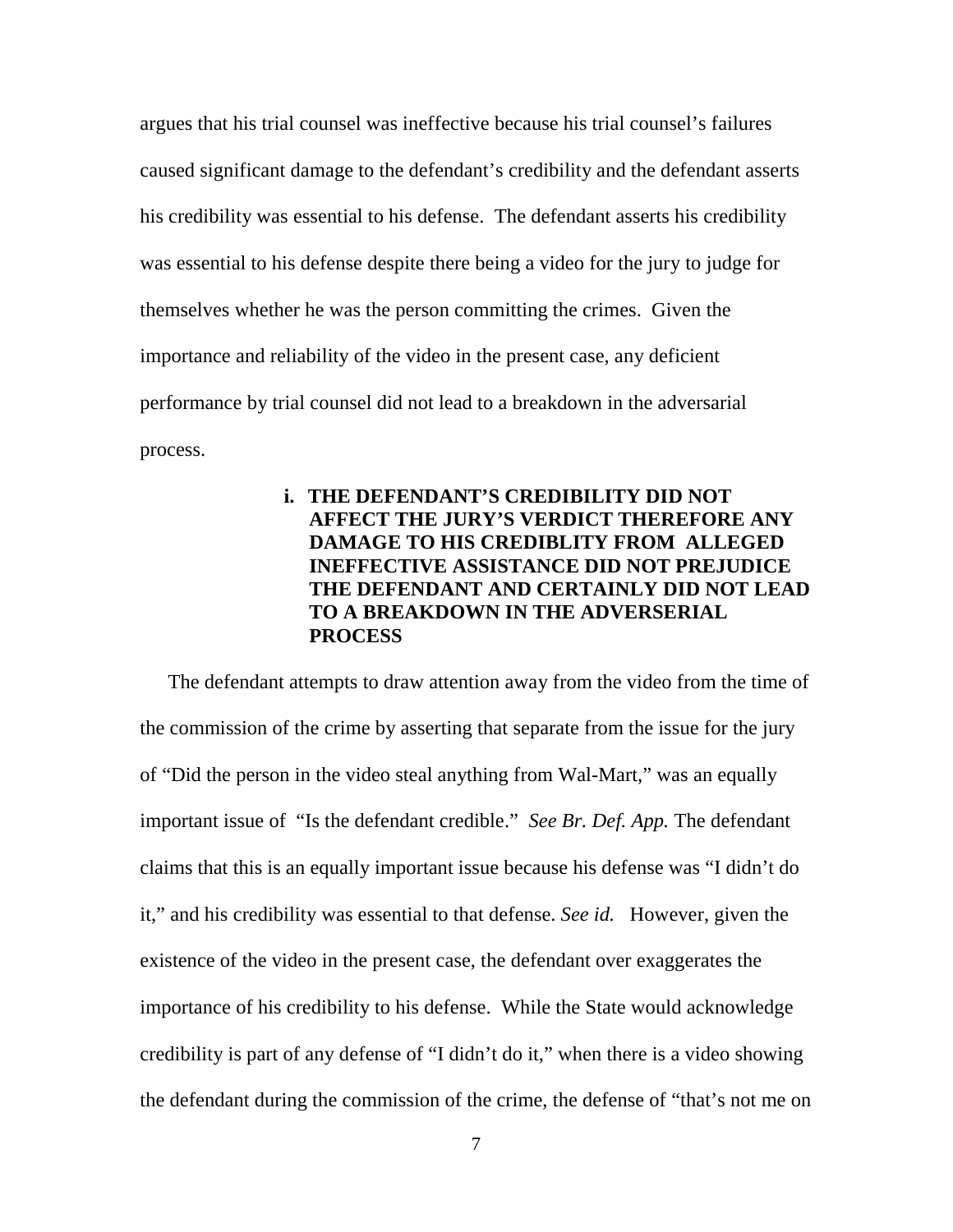the video," is probably not the most effective strategy. However, such poor strategy does not constitute ineffective assistance of counsel.

The defendant likely would have gained more ground had he asserted a defense of "that's me on the video but I didn't steal anything." The defendant seems to acknowledge as much. In his brief, the defendant acknowledges that most difficult issue for the jury was likely not "Is the defendant the person on the video?", but rather, did the person on the video actually steal anything from the Sparta Wal-Mart? Yet the defendant fails to acknowledge that the real damage to his credibility was done not by anything his trial counsel did or did not do, but rather was done by the defendant taking the stand and denying he was the person in the video. The defendant damaged his own credibility to such a degree that any alleged ineffective assistance by his trial counsel was negligible and certainly did not cause a breakdown in the adversarial process.

The defendant attempts to avoid responsibility for damaging his own credibility by claiming that an area where his credibility was damaged by ineffective assistance was related to whether or not he had prior contact with Detective Meyers. *See Br. Def. App* The defendant claims this damage was so detrimental that it led to a breakdown in the adversarial process and that this result cannot be trusted. *See id.* The defendant further argues that this damage could have been avoided had trial counsel properly coached the defendant on how to testify and had not asked questions which allowed the State to impeach the defendant about his unreliable memory of contact with Detective Meyers. *See id.*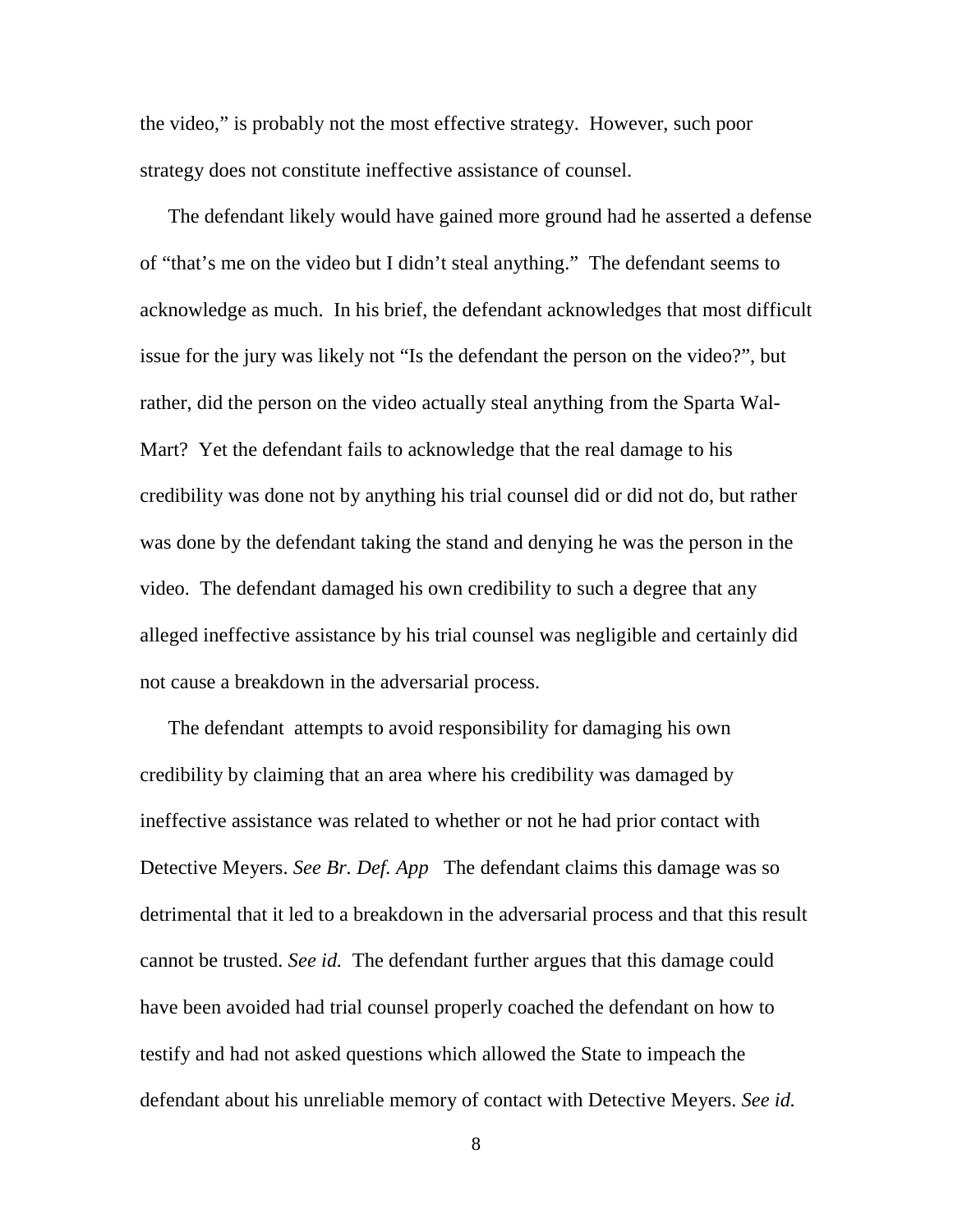Again, as argued above, the State presented video evidence of the person engaged in the theft from the Sparta Wal-Mart, defendant's credibility in the present case was not essential to determination of fact by the jury. Rather, the jury was shown a video, observed the defendant in Court and determined he was the person in the video who had committed the crime charged. The defendant than took the stand and claimed the person in the video was not him. Therefore, any failure to prevent damage to the defendant's credibility (i.e. failure to properly coach the defendant as to his testimony, failure to investigate defendant's prior contacts with Detective Meyers, asking questions that opened the door to discussion of the defendant's prior contacts with Detective Meyers and Detective Tester), did not prejudice the defendant. As most criminal trial attorneys would likely recognize, when the State has strong evidence in its case in chief (evidence like the defendant on video during the commission of the crime), relying on the testimony and credibility of the defendant to overcome such a strong presentation is a fool's errand. That is not what trial counsel did here, likely because trial counsel was experienced (having litigated twenty to twenty-five jury trials) (50:26). None of the alleged deficiencies in trial counsel's performance caused breakdown in the adversarial process but rather simply amount to inconsequential side notes to the important facts in the case, (the defendant being on video during the commission of the crime). Any criticism of trial counsel's performance or preparation simply amounts to "second guessing" by the defendant and his appellate counsel. Courts have addressed such second guessing and indicate that such second guessing is not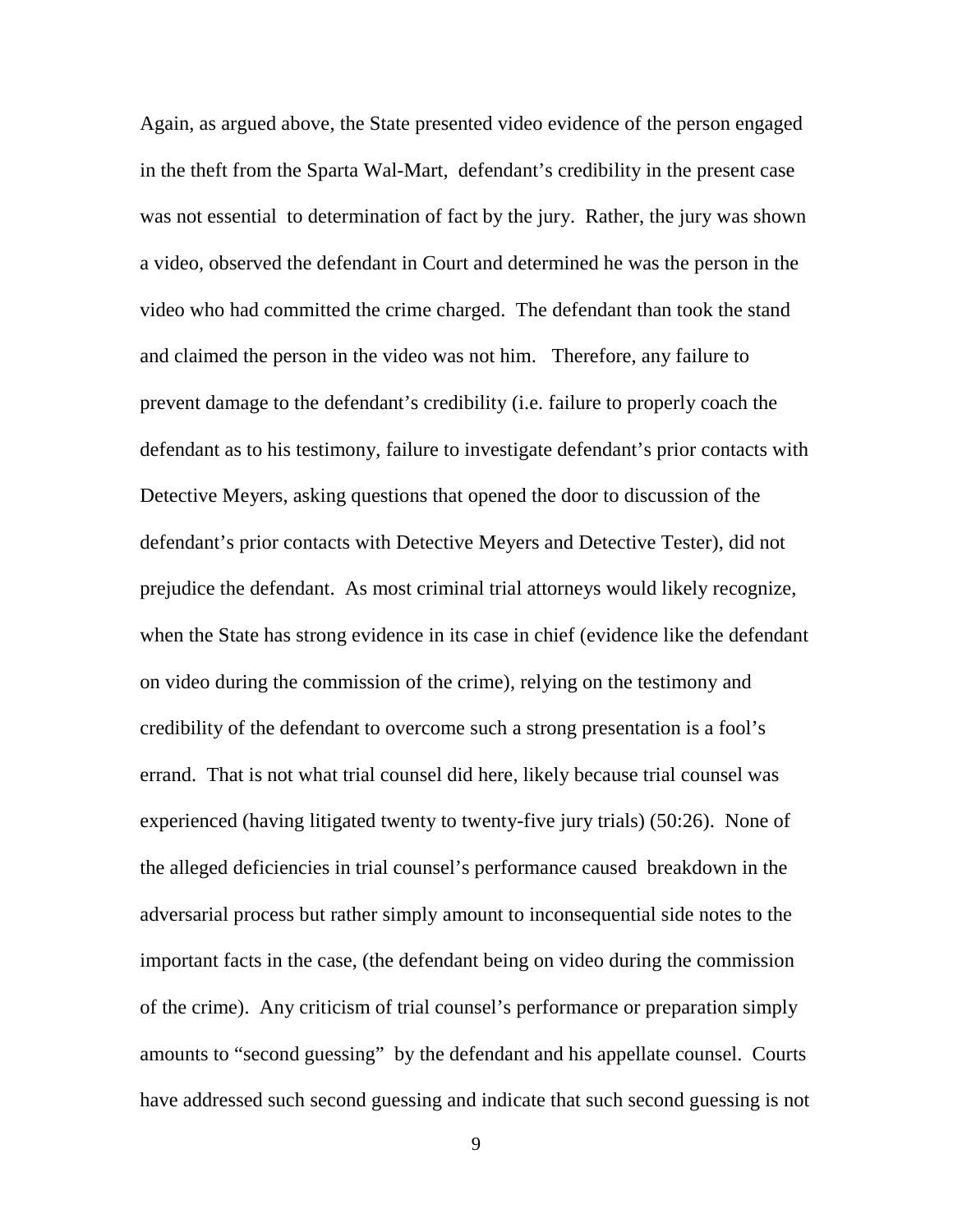a basis for determining a defendant's trial counsel was ineffective. Given the defendant has failed to show that any damage to his credibility caused by ineffective assistance of counsel caused a breakdown in the adversary process such that the result should not be trusted, the defendant's appeal should be denied.

# **ii. THE DEFENDANT WAS NOT PREJUDICED BY TRIAL COUNSEL'S FAILURE TO INVESTIGATE THE DEFENDANT'S PRIOR CONTACTS WITH DETECTIVE MEYERS NOR WAS HE PREJUDCIED BY TRIAL COUNSEL'S "OPENING OF THE DOOR" IN RELATION TO THE DEFENDANT'S PRIOR CONTACTS WITH DETECTIVE MEYERS.**

 There was no breakdown in the adversarial process even if trial counsel should have investigated the prior contacts the defendant had with Detective Meyers and avoided "opening the door" to the introduction of the evidence of priors contacts with Detective Meyers. There was no breakdown because these failures should not lead to questioning of the reliability of the outcome of the case as they did not affect in any way the issues that were in question in the case. The defendant claims trial counsel was ineffective because he failed to investigate the prior contacts and because of his failure to investigate, he asked a question that "opened the door" to the defendant being questioned about prior contacts with Detective Meyers. The defendant was not prejudiced by this alleged ineffectiveness because the defendant was on video during the commission of the crime and by the time this alleged ineffectiveness had occurred, the defendant had already destroyed his own credibility by claiming he was not the person on the video.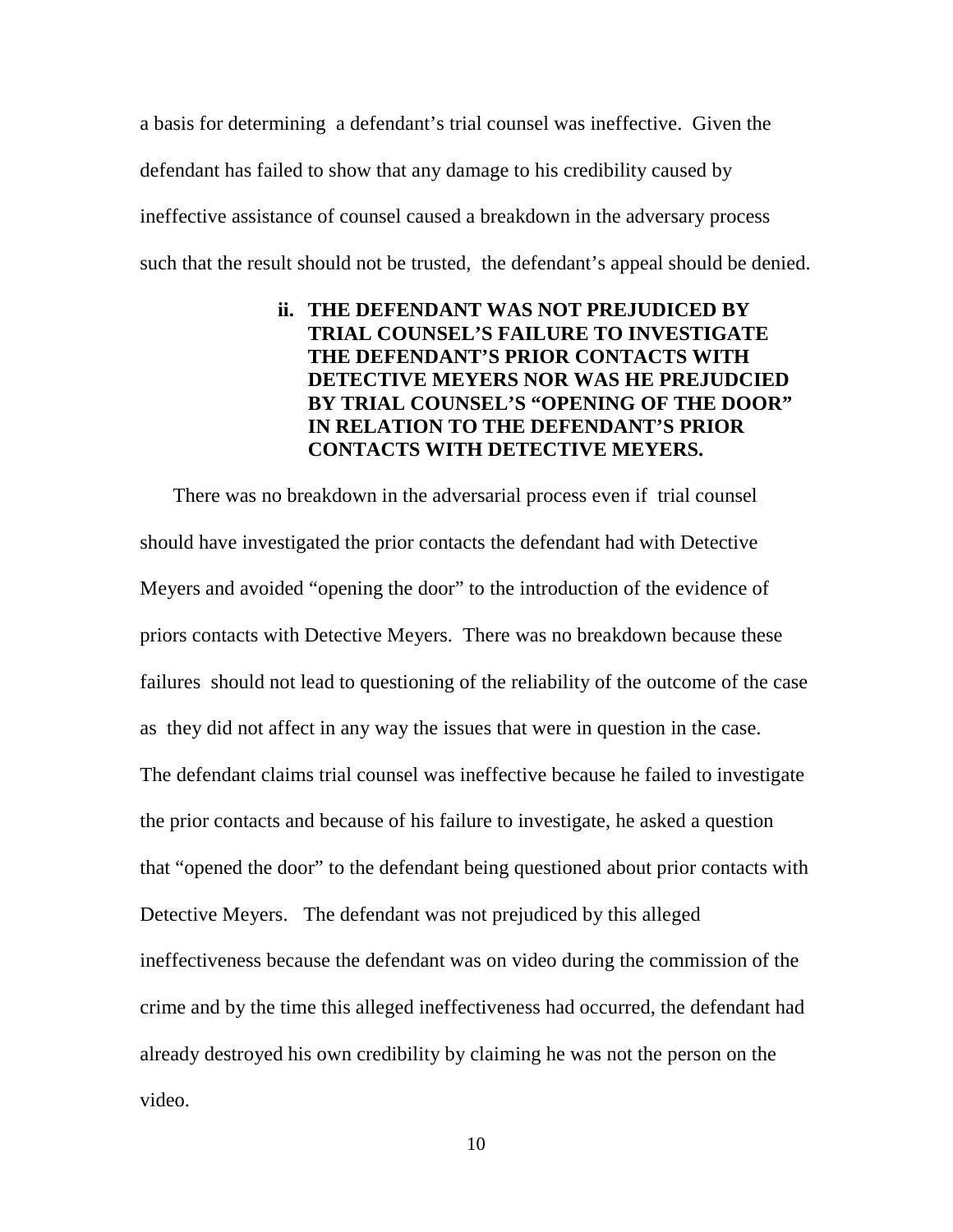The defendant was also not prejudiced by the introduction of evidence of his prior contacts with Detective Meyers because prior contacts with Detective Meyers were not an issue for the jury to decide. The jury was not deciding whether the defendant had been investigated by Detective Mark Meyers in the past, nor were they deciding if the defendant was a credible person or had a good memory. Essentially, the issues for the jury in the present case were, 1. Is Daniel Klinkenberg the person on the video and 2. Did the person on the video commit the crime alleged?<sup>2</sup> The defendant's credibility during his testimony would have no effect on what the jurors can see plainly in Court, that being the video of the suspect and the defendant present in person in Court. Therefore, as argued above, the defendant's credibility was not really at issue in relation to whether or not he was the person on the video, as the jury was going to be able to view the video and look at the defendant in Court and decide for themselves whether he was the person in the video, thus his credibility was inconsequential. Additionally, any damage to said credibility did not cause a breakdown in the adversarial process because it could not have possibly been essential to the defense. Furthermore, the jury did not hear that Detective Meyers had previously investigated the defendant until after the video had been shown and until after the defendant had taken to the stand and denied he was the person in the video. *See (33:76-79, 121-131, 137- 161)* By that point in time, the defendant's credibility was already destroyed and there was nothing his trial counsel could do to either save it or damage it further.

<sup>&</sup>lt;sup>2</sup> See footnote 1 above.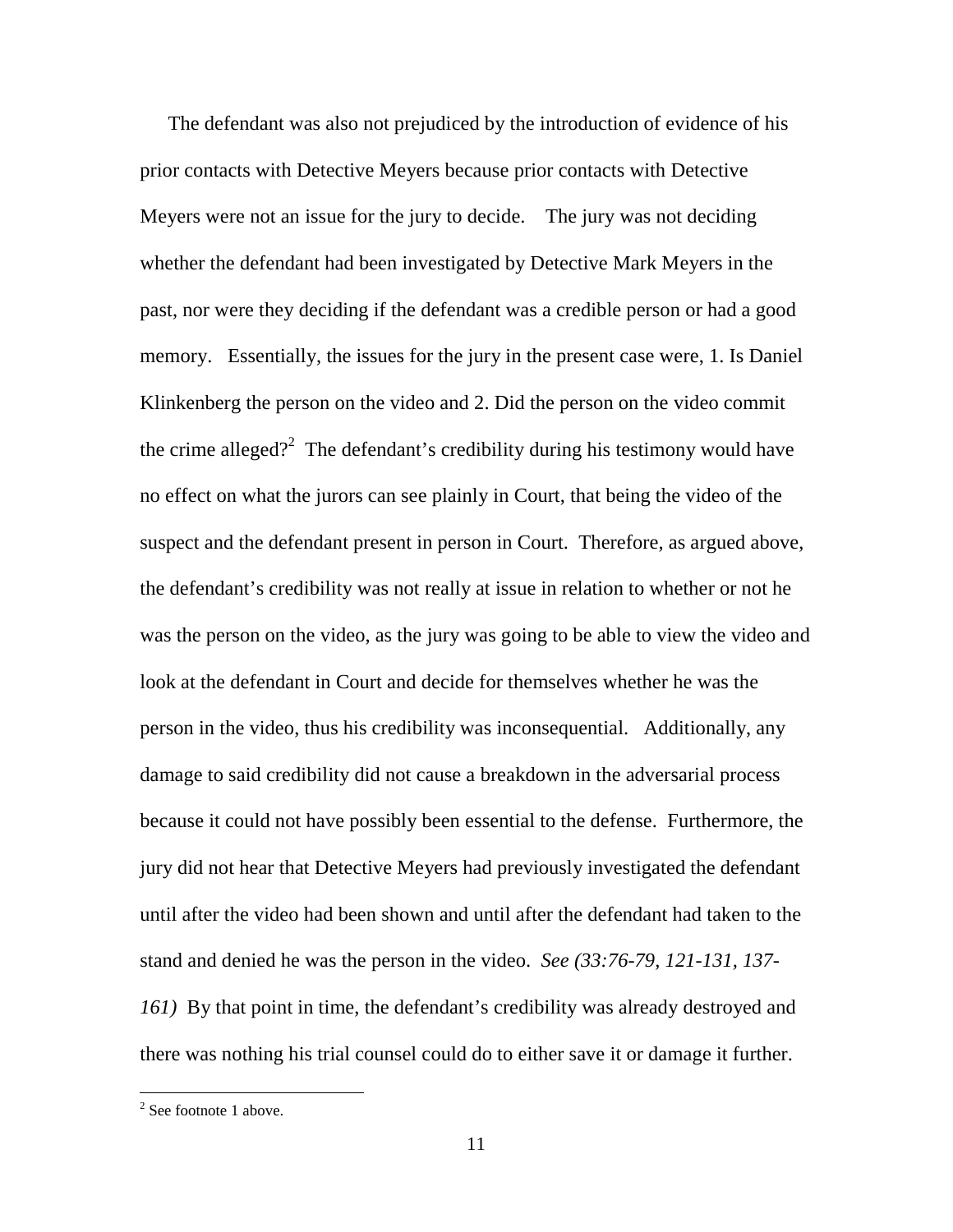Therefore, even if trial counsel was ineffective for failing to properly investigate prior contacts between the defendant and Detective Meyers, these failures did not affect the adversarial process to the point that the outcome should be questioned and the defendant's appeal should be denied.

The defendant attempts to argue that his credibility was essential to the adversarial process functioning properly. The defendant attempts to argue that the jury's determination of facts in the present case hinged largely on whether or not they found him credible and that his credibility is an essential element of his defense because his defense was "I didn't do it." *See. Br. Def. Appellant*. This claim is simply unsupportable because of the nature of the evidence the state presented. This is not a case where the State was attempting to prove the commission of a crime only with the testimony of witnesses and there was essentially a "battle of competing statements between State and Defense witnesses" (had it been, the State would concede that the defendant's credibility was essential to the adversarial process). Rather in this case, the State had video evidence of the person the State was alleging to have committed the crime. Prior to the defendant's testimony, the jury had already seen the video and a paused section of the video with the alleged perpetrator. *(33:123-126)*. The jury had also had opportunity to hear testimony from two sworn law enforcement officers that they had identified the defendant (who was present in the courtroom) as the person in the video. *(33:76, 125-126).* Assuming the jurors were paying attention when the video was displayed and the officers were making in Court identifications, the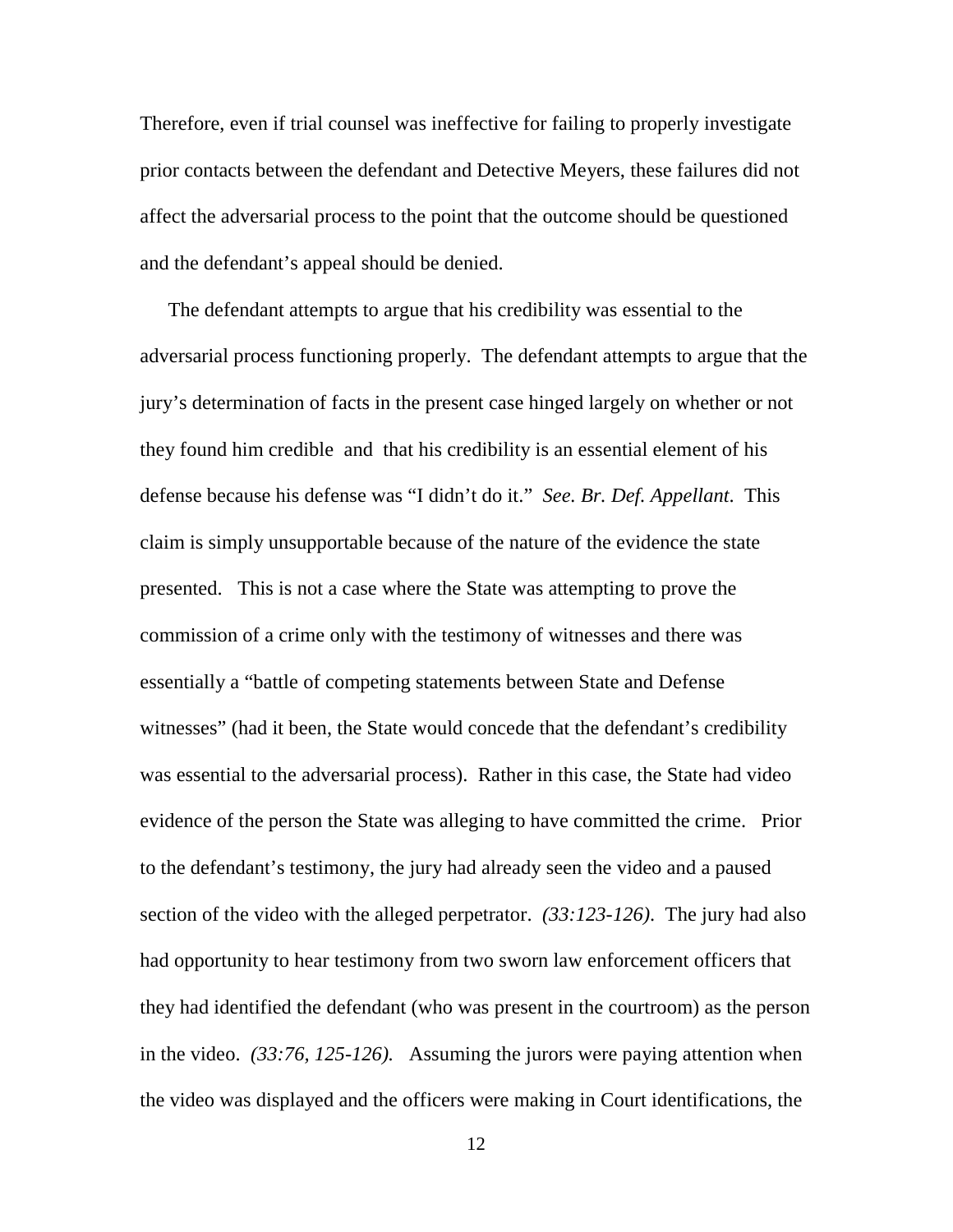Jurors were at that point able to make a determination as to whether the defendant was the person in the video. The defendant's testimony about who was in the video was not going to make a difference in any juror's determination of who was in the video. The fact of the matter is that the defendant was the person in the video stealing from the Sparta Wal-Mart. The defendant could have been the most credible person in the world on the stand claiming it was not him, but the video does not lie. With the video being presented, whether or not the defendant was credible in other areas of his testimony was of no consequence to the determination of facts by the jury. Given, it was of no consequence, to the jury there can be no prejudice to the defendant and without prejudice there cannot be a breakdown in the adversarial process. Without a breakdown in the adversarial process, the defendant's claim of ineffective assistance cannot be sustained and his appeal should be denied.

# **iii. THERE WAS NOT A BREAKDOWN IN THE ADVERSERIAL PROCESS WHEN TRIAL COUNSEL FAILED TO OBJECT TO TESTIMONY FROM OFFICER BRANIGAN RELATED TO HER IDENITFICATION OF THE DEFENDANT**

 There was not a breakdown in the adversarial process when trial counsel failed to object to Officer Branigan's identification of the defendant, because the defendant was going to be identified anyway, and any confirmation bias which was achieved by having the defendant identified twice could also have been achieved by Detective Meyers identifying the defendant more than once.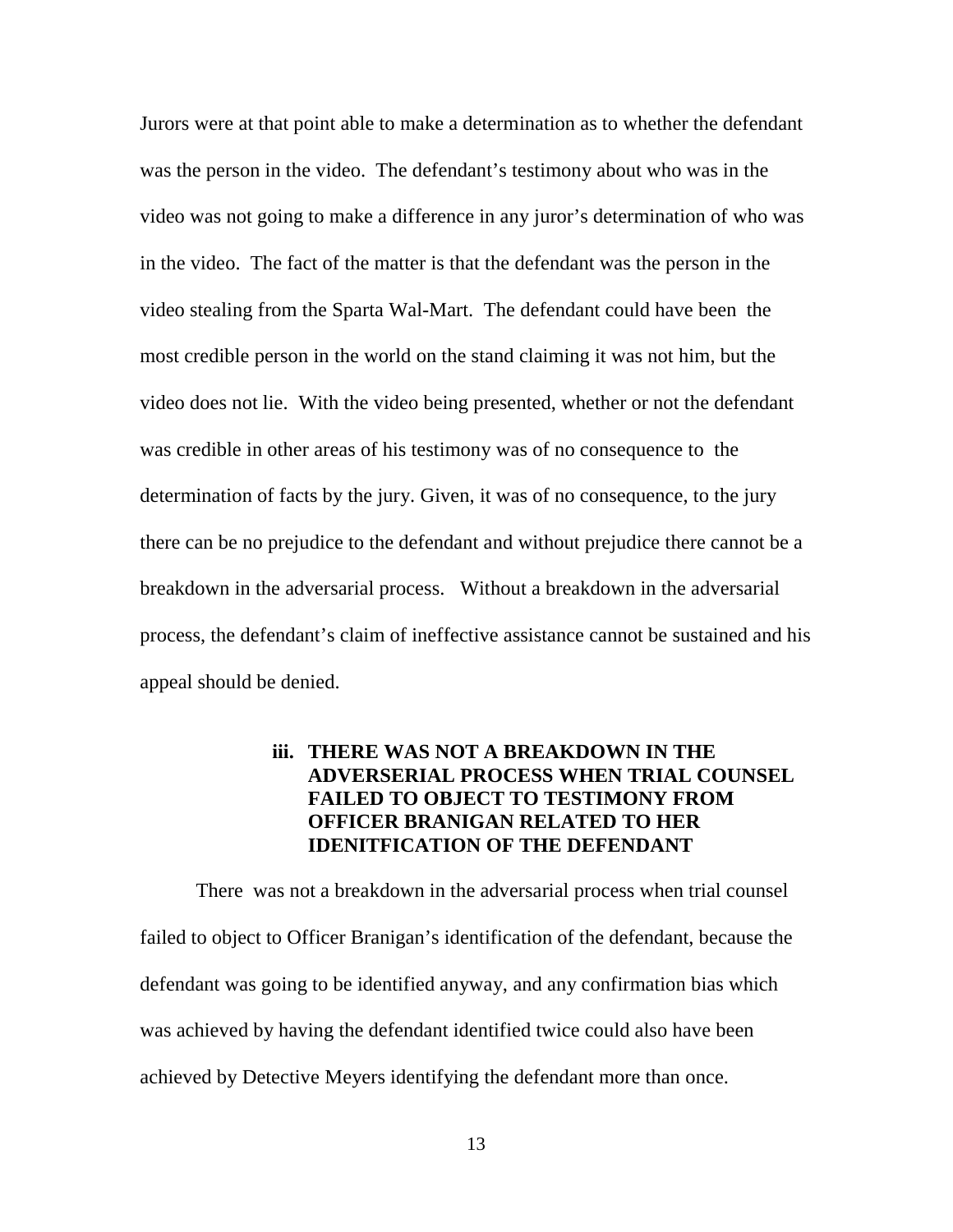Additionally, even if the Court had struck Officer Branigan's testimony about Detective Meyers telling her the defendant's name , Officer Branigan would likely have been able to testify that she reviewed the video and was able to determine that the person in the video was the same person as the person sitting in the courtroom.

 The defendant argues that trial counsel should have objected when the State asked Officer Jenna Branigan about who the individual was on the tape. The defendant argues that failure to do so prejudiced the outcome of the trial, because it allowed the State to essentially use a psychological trick to bolster the State's argument that the defendant was the person on the video. *See Br. Def. App. Pg 31*. The State asserts that while an objection may have been advisable, when reviewing the testimony out of context, when looking at the totality of the circumstances, such an objection could have prejudiced the defendant as much as failing to object. This is because information about how Officer Branigan came to know who the defendant was, was essential to undercutting her identification of him. Therefore, the failure to object is at the very worst a failed trial strategy and most certainly did not cause any prejudice to the defendant.

The State asserts the way the questions were posed to and answered by Officer Branigan are of note and thus has reproduced a portion of that transcript from the trial here:

*Q Is the subject depicted in those videos present in the courtroom today?*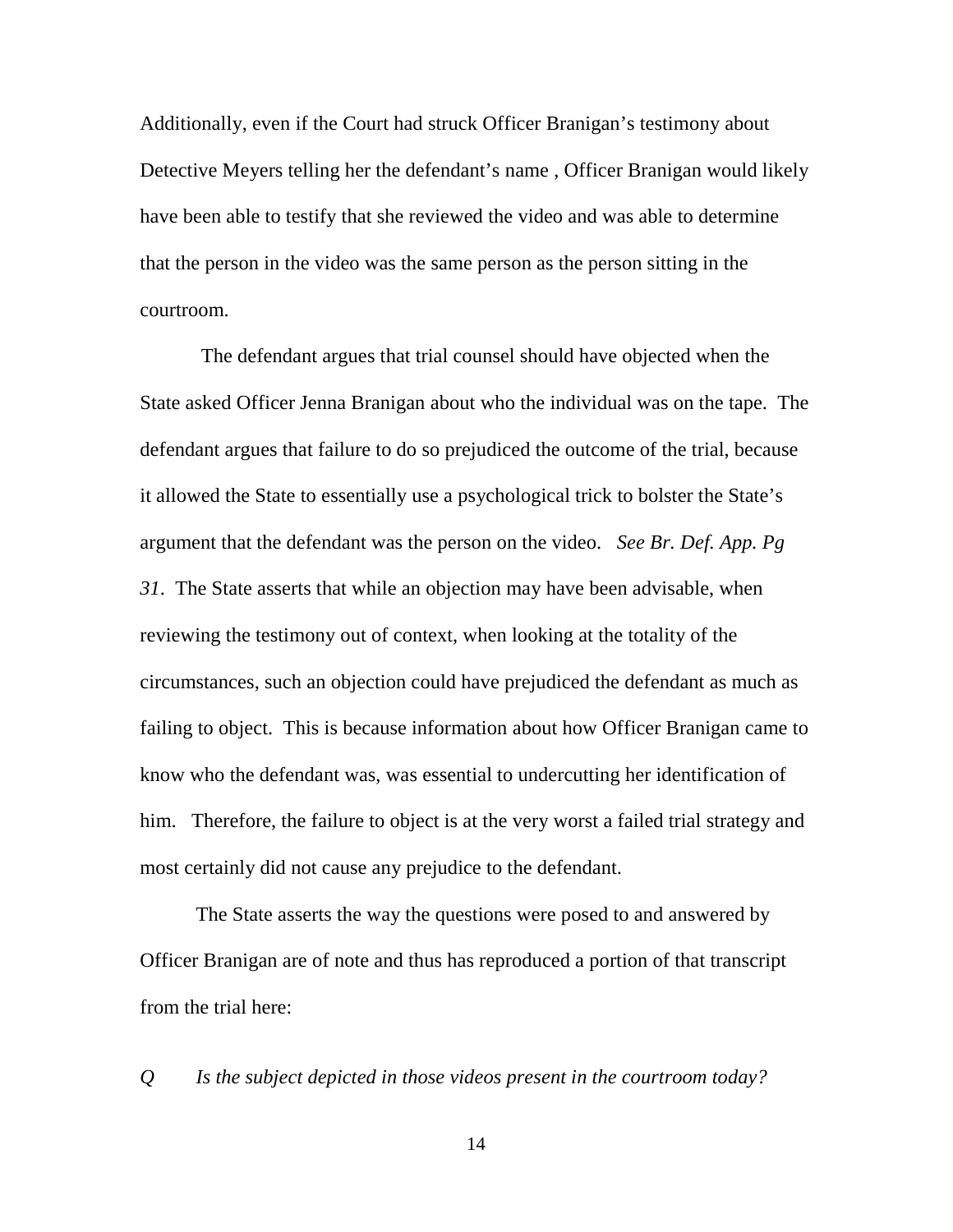*A Yes, he is.* 

*Q Can you point to him and tell us what he's wearing, please?* 

*A He's sitting right there (indicating). He's wearing a blue and white striped shirt* 

*Q Over khaki trousers?* 

*A Yes.* 

*Q And how do you know that person?* 

*A From the video and from Detective Meyer's identification.* 

(33:76-77)

The State asserts the failure to object to this line of questioning caused no prejudice to the defendant because if trial counsel had objected, artful questioning from the State may have led to the admission of the identification anyway. The State would concede as did trial counsel, that an objection at the point the question "And how do you know that person?" was asked may have been advisable. However, it becomes quite difficult to imagine how failing to do so caused any prejudice to Mr. Klinkenberg. After all, the jury could view the video and look at the defendant in Court and decide for themselves whether he was the person on the video.

The defendant further appears to argue that the failure to object essentially allowed the State to present cumulative evidence, which essentially caused a psychological trick to be played on the jury. The State asserts the State was going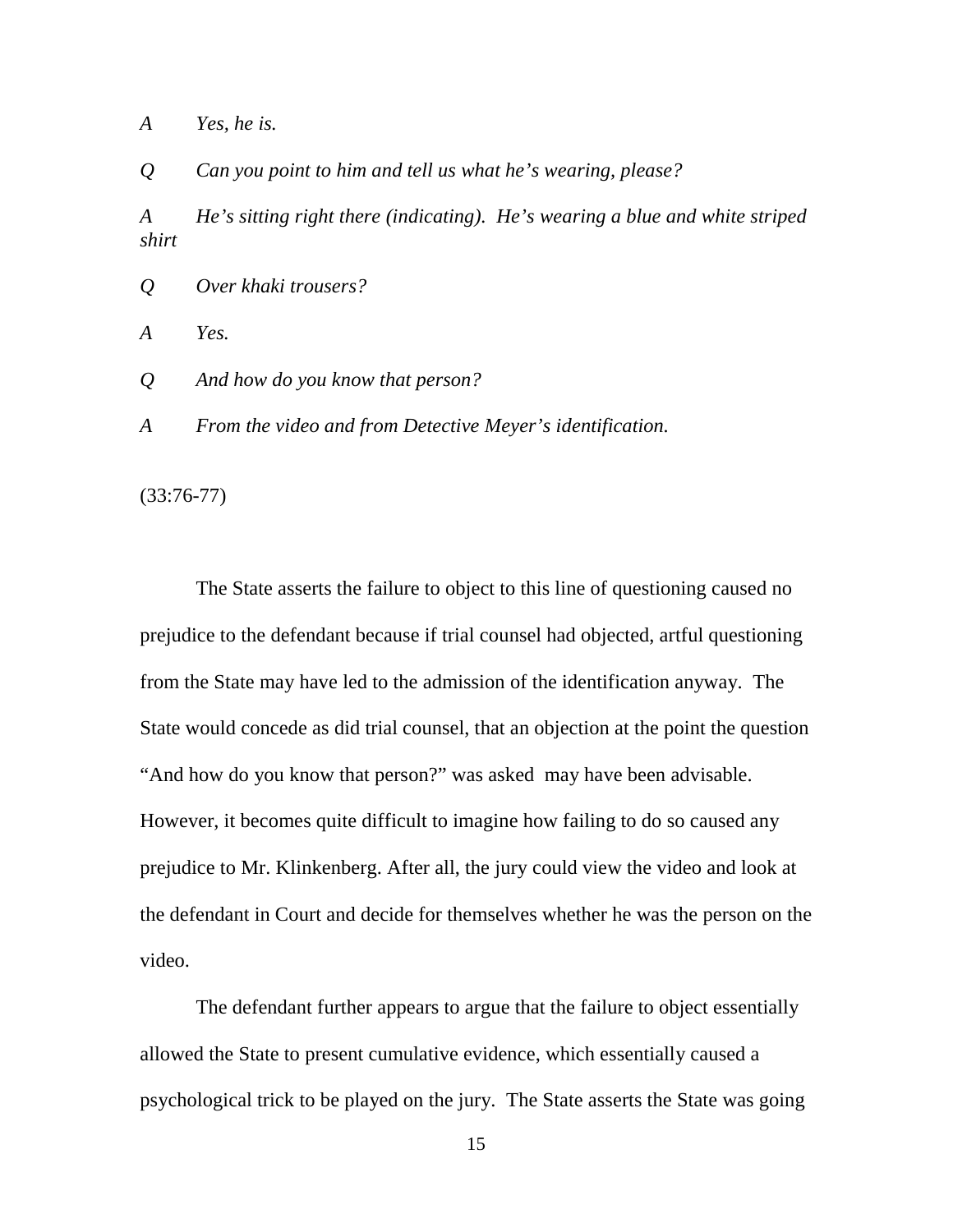to be able to use this alleged "trick" anyway. If trial counsel had objected and that objection was sustained, the State could have simply asked a few questions that likely would have led to Officer Branigan making an in an court identification of the defendant as the person who was in the video. Even if the State had not been able to introduce the identification through Officer Branigan, the State likely would have been able to obtain repetitive testimony from Detective Meyers on the identity of the person in the video, thus accomplishing the same "trick" as when Officer Branigan testified about the identity of the defendant. Acknowledging the risks in speculation and how distasteful such speculation often is to appellate courts, the State asserts when the defendant makes such a claim it is important to point out that the lack of objection was likely equally beneficial to the defense as an objection would have been. The lack of objection was likely equally beneficial because it allowed trial counsel the opportunity to attack the weakest point of Officer Branigan's identification of the defendant, that being that she did not know his name until Detective Meyers told her his name. Given the lack of objection was likely just as beneficial as an objection would have been, this was a strategic decision made by trial counsel and does not constitute ineffective assistance.

 The defendant was not prejudiced by any alleged failure of his trial counsel to object to Officer Branigan's identification of the defendant because any such objection could have possibly damaged the defense more than a lack of objection, and Officer Branigan or Detective Meyers were going to be able to testify in a repetitive nature about who the person on the video was. Therefore, any alleged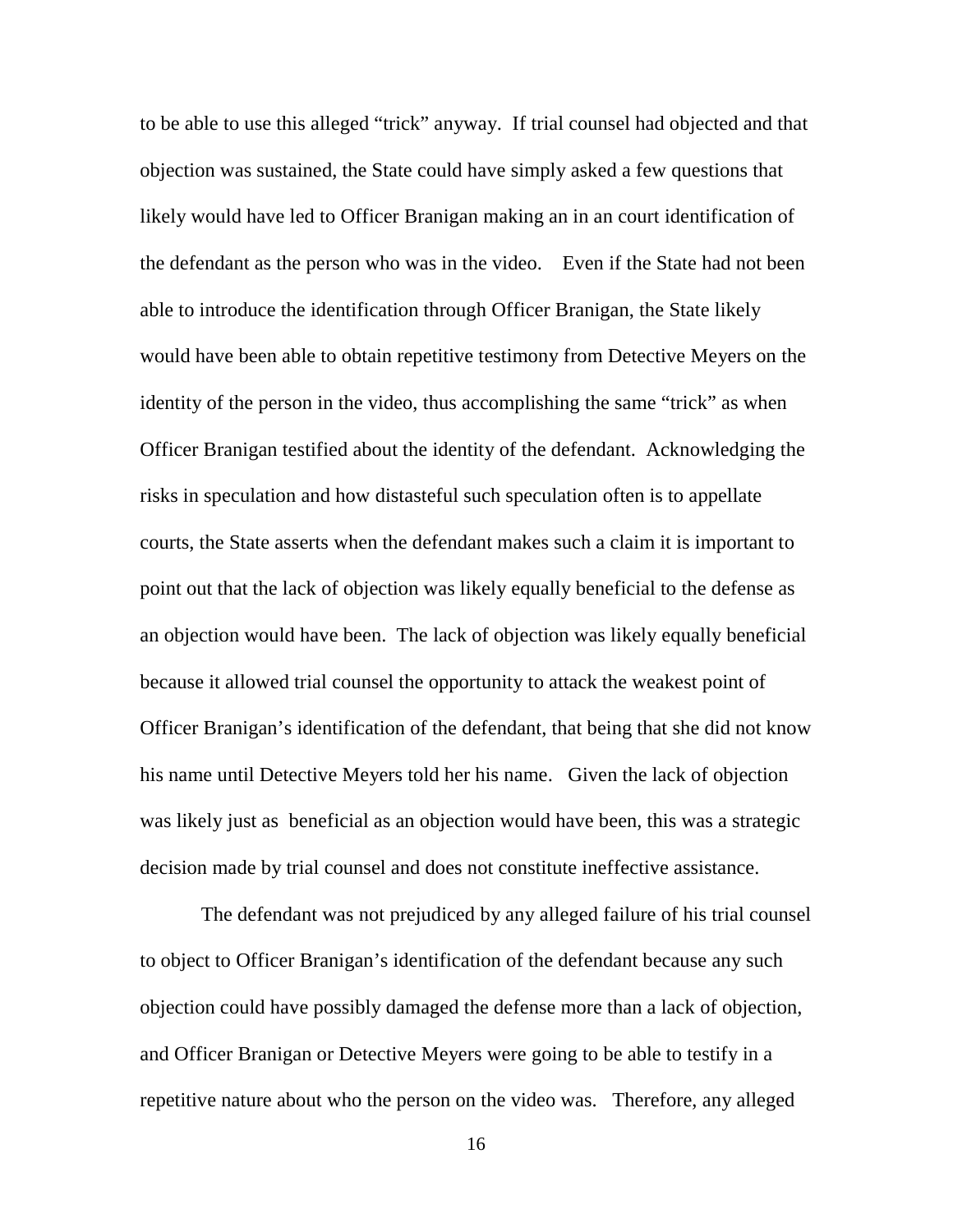ineffectiveness was trial strategy that did not prejudice the defendant in any way and most certainly did not result in a breakdown of the adversarial process thus the defendant's appeal should be denied.

# **II. THE EVIDENCE PRESENTED AT TRIAL WAS SUFFICENT FOR A REASONABLE JURY TO FIND THE DEFENDANT GUILTY AND THE TRIAL COURT WAS NOT "CLEARLY WRONG" IN DENYING THE DEFENSE'S CHALLENGE TO THE SUFFICIENCY OF THE EVIDENCE PRESENTED AT TRIAL.**

The evidence presented at trial was sufficient for a reasonable jury to find the defendant guilty, therefore the Trial Court was not "clearly wrong" in denying the defense's challenge to the sufficiency of the evidence presented at trial. The defendant attempts to point to several factual lapses that he believes support his position that the evidence was sufficient. The State asserts each of these alleged factual lapses were not needed for the State to meet its burden of proof, so while the facts cited by the defendant may have been relevant, they were not necessary and the State was not required to introduce them in order to gain a conviction of the defendant.

The first lapse the defendant points to is that there was a vague original report to law enforcement that the evidence presented at trial referenced slightly different property. The State asserts that discrepancy in what is originally reported stolen and what is presented as stolen at trial does not go to the sufficiency of the evidence. The State and victims are allowed to present any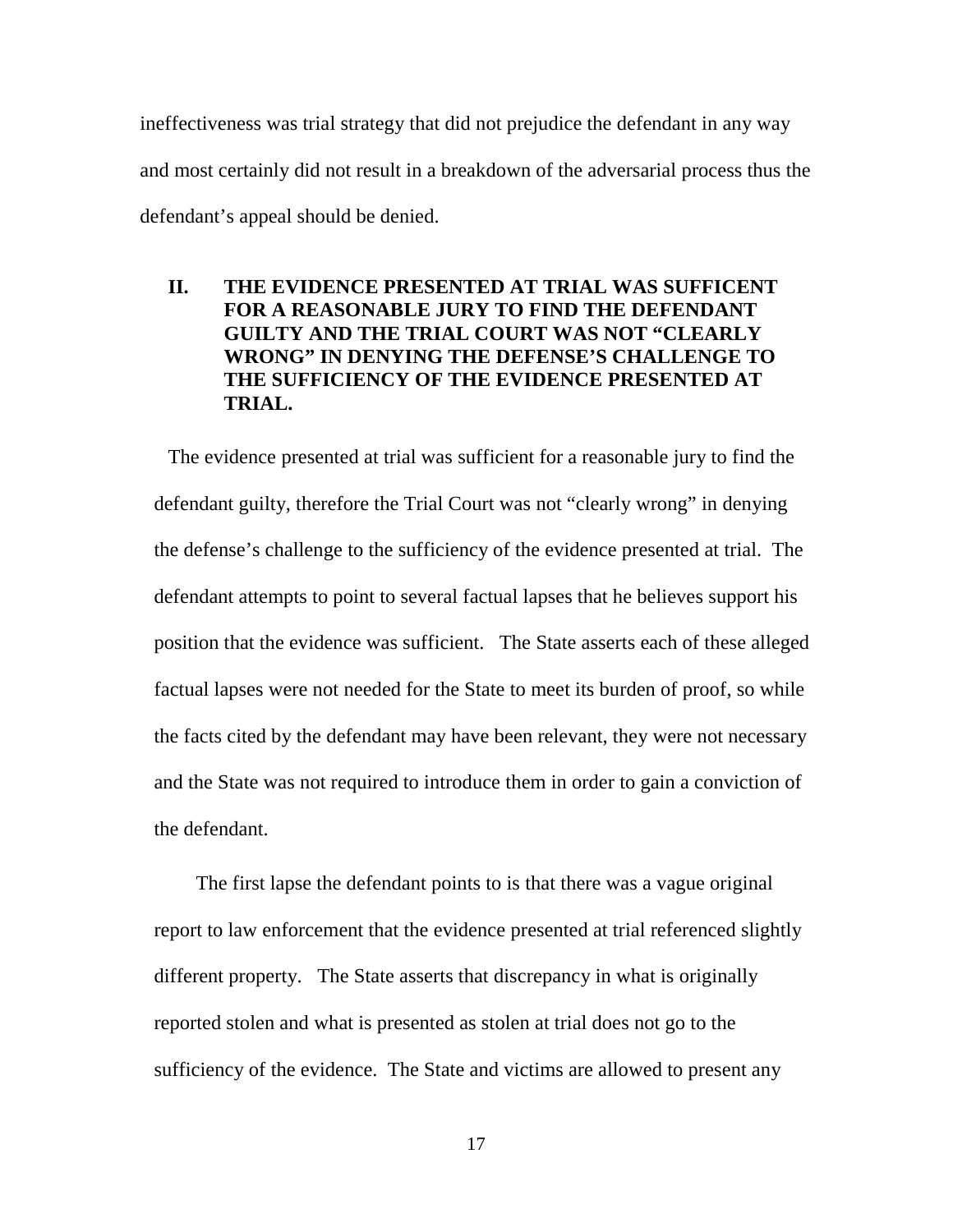evidence related to the crime charged as long as there is sufficient notice to the defendant the evidence does not run contrary to any other rules of evidence or rulings made by the Trial Court. A strategic decision on what things to introduce into evidence (i.e. how much of what was stolen should be introduced) is up to the State and does not indicate a lack of sufficient evidence.

The defendant next attempts to argue that a lack of testimony about serial number or store inventory number means there was insufficient evidence. Once again, this argument does not hold any muster. Kelli Magnus, the Wal-Mart Asset Protection employee, testified that the items were taken. She also testified that she was able to find the suspect who took them by watching videos from December 24, 2012. *(33:95-109)***.** What would a serial number or store inventory number add to the evidence and what purpose would it serve? Would it convince the jury that Wal Mart sold these types of products? This seems unnecessary and unlikely. As with the decision on which stolen items to present to the jury, how much detail information on a theft is presented is a decision that is up to the State. Just because every single possible detail was not presented most certainly does not mean the evidence was insufficient, rather it simply means the State did not want to bore the jurors with details that in the end did not matter.

 The defendant next argues that there is insufficient evidence because there was no testimony about the items being discovered missing, the items were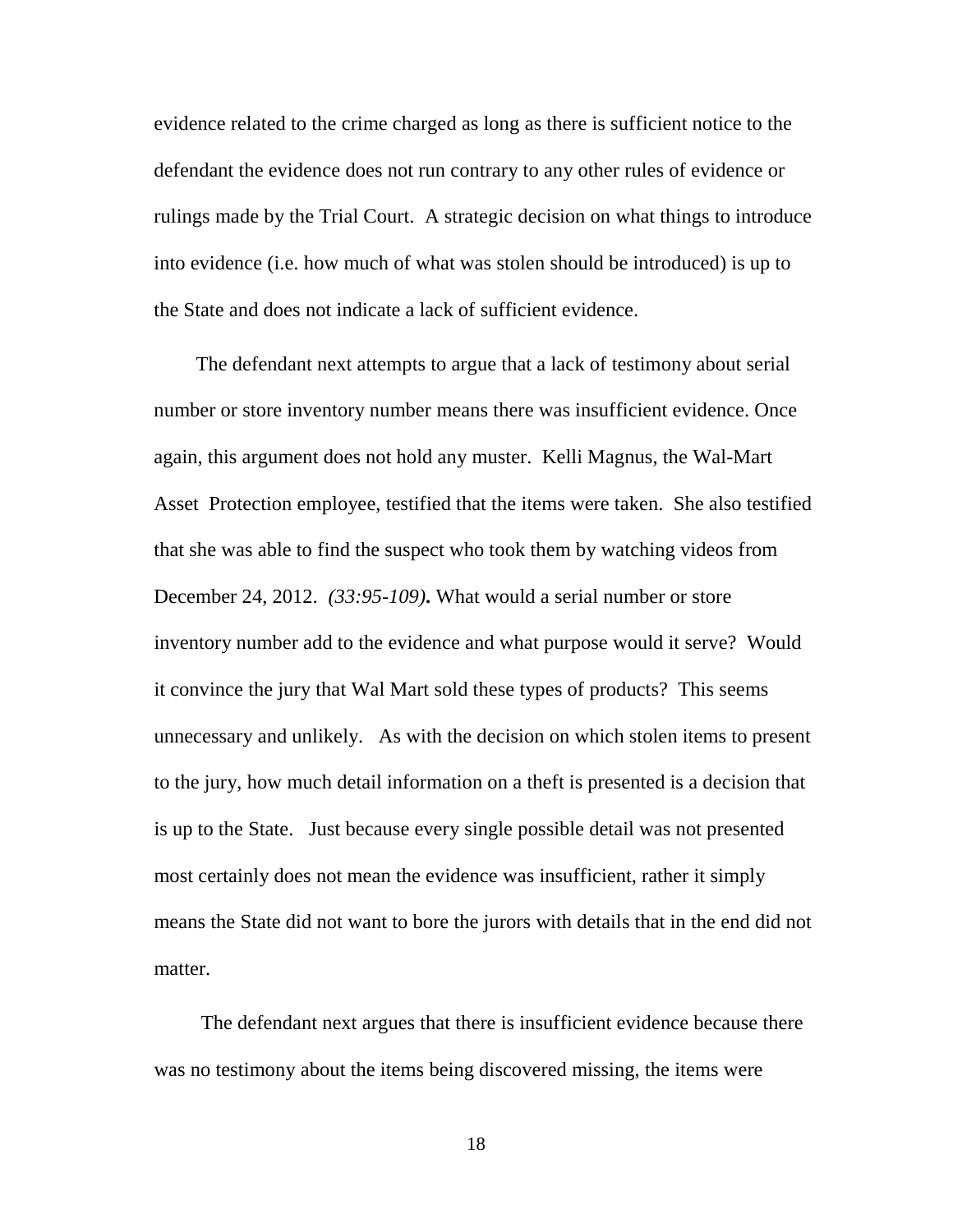never discovered to have been pawned or resold, and no explanation for the gap in the discovery of the missing items. Once again, these are not facts the State needs to prove to gain a conviction. How a person discovers that something was stolen is not an element of theft, proving or showing that the items was resold is not an element of theft, (and in fact, in many cases, stolen items are never recovered) and failing to notice that something is missing is irrelevant to the elements the State must prove to gain a conviction for theft.

The fact of the matter is that the State presented evidence, via the testimony of Kelli Magnus and via the presentation of surveillance video of the commission of the crime, which showed that on December 24, 2012, items were stolen from the Sparta Wal-Mart. *See id.* This presentation of evidence further showed that Ms. Magnus was able to identify on video the person who stole these items. *Id.* This video and a report was then forwarded to the Sparta Police Department who had officer(s) who could identify the person who had engaged in the theft of the items, and that person was the defendant. This presentation of evidence was more than enough for a reasonable jury to find the defendant guilty and also therefore was enough to dictate that the Trial Court was not "clearly wrong" when denying the defendant's motion on the sufficiency of the evidence.

#### **IV. Conclusion**

 The State presented video evidence of the defendant during the commission of the crime charged. The defendant then took the stand and claimed he was not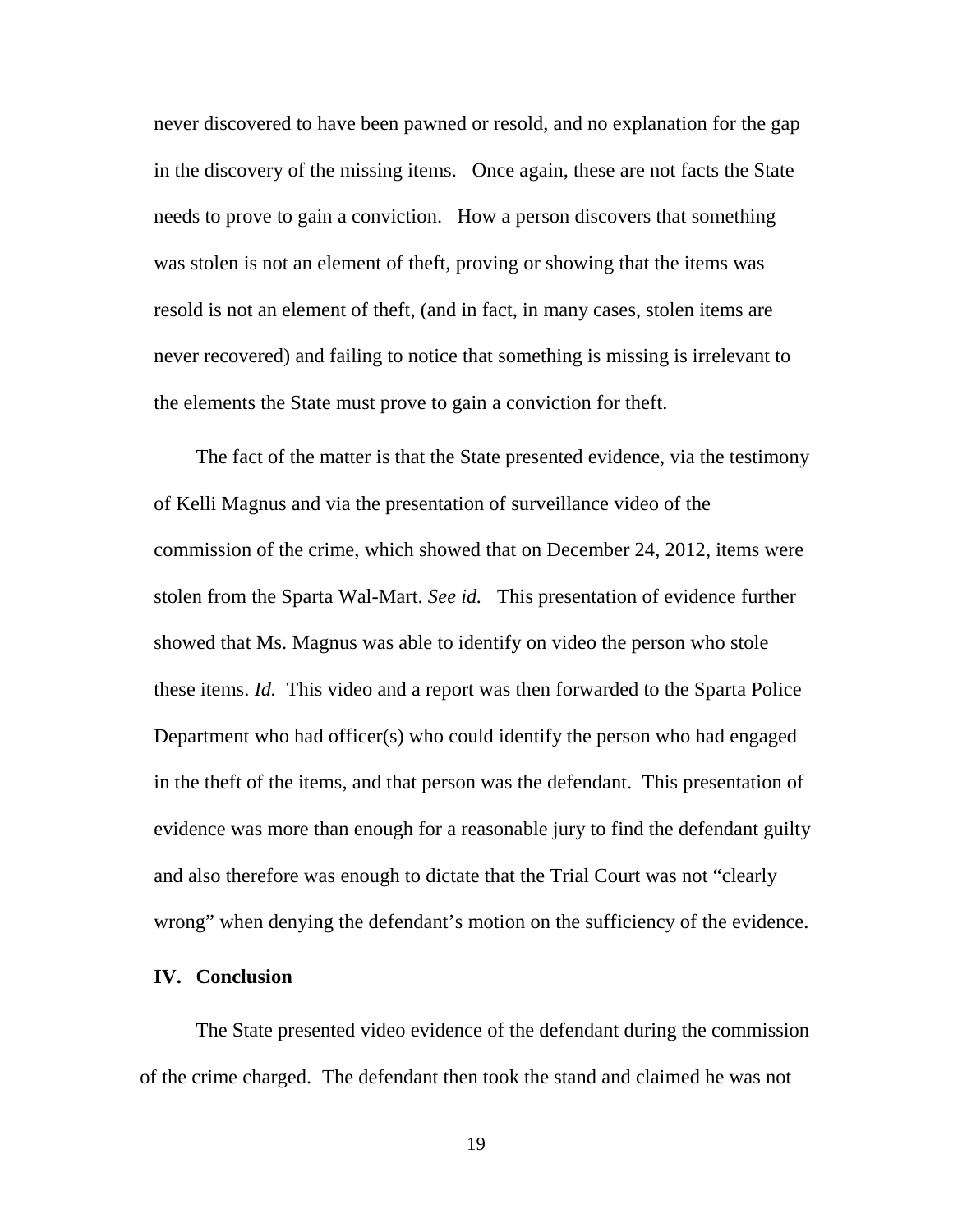the person in the video. After his conviction, he now tries to blame his Trial Counsel for the outcome. He has no one to blame but himself. Nothing his Trial Counsel did or could have done could have saved the damage he did to his own credibility by denying he was the person on the video. The defendant also tries to blame his Trial Counsel because of a failed objection to his identification by Officer Branigan. This identification likely would have come into evidence anyway, and even if it had not, he still would have been identified in Court by Detective Meyers as being the person in the video. Therefore, even if his Trial Counsel was ineffective, there was no breakdown in the adversarial process as any ineffectiveness did not cause any further prejudice to the defendant. Thus, the defendant's appeal related to ineffective assistance of counsel should be denied.

 The defendant then attempts to avoid the outcome of his lawfully gained conviction by claiming the evidence presented was insufficient to convict him of the crime charged. To make this argument, the defendant provides a laundry list of things the State could have presented in evidence, none of which the State was required to present. Both the Judge and the jury in the Trial Court believed the evidence was sufficient and the defendant has pointed to no factor that would undermine the belief of both the Judge and the jury in the Trial Court, therefore the defendant's appeal should be denied.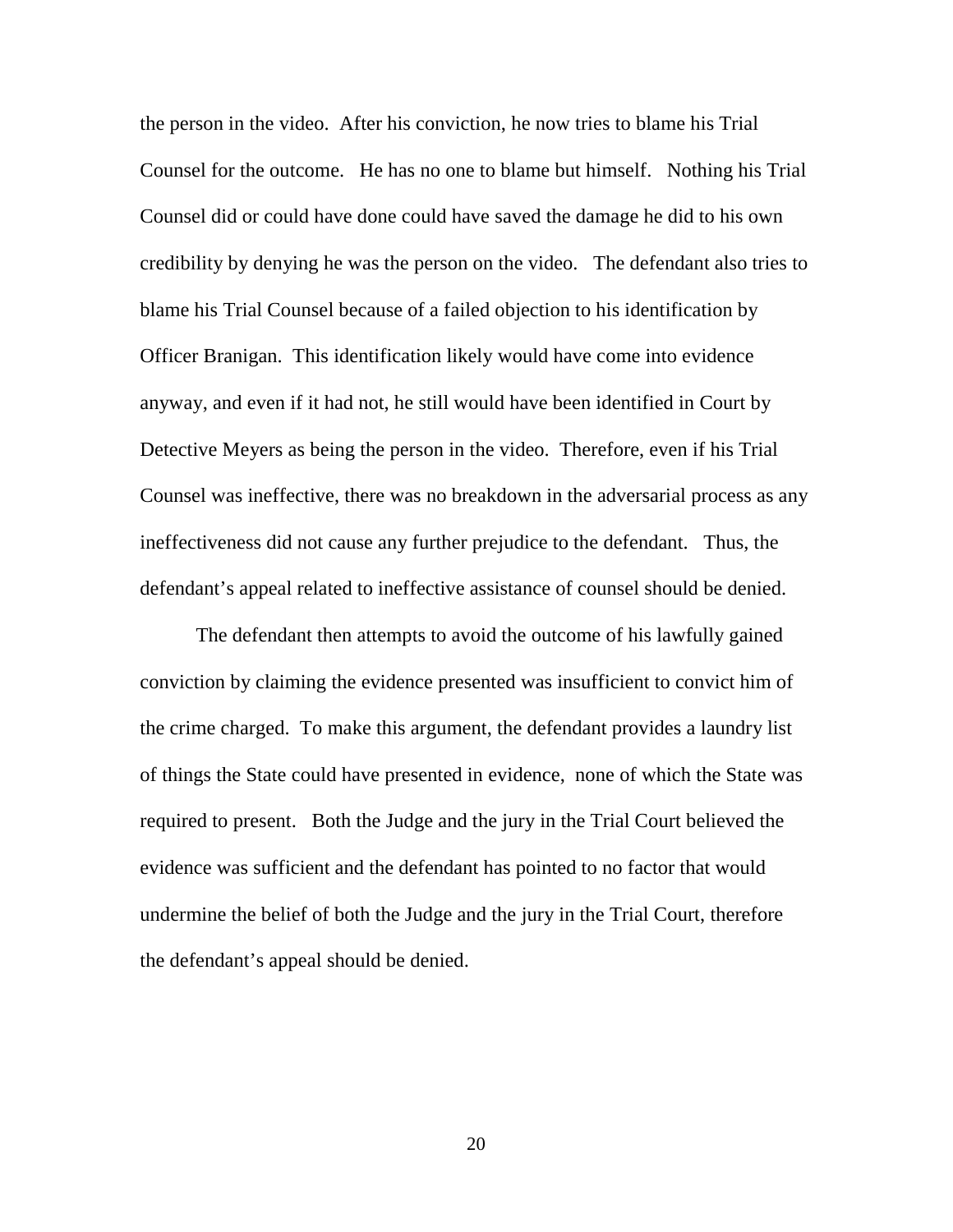#### STATE OF WISCONSIN COURT OF APPEALS DISTRICT IV

## Appeal No. 2015AP000331-CR Circuit Court Case No. 2013CM000229

#### STATE OF WISCONSIN,

Plaintiff-Respondent,

v.

Daniel Scott Klinkenberg ,

Defendant-Appellant.

# CERTIFICATE OF COMPLIANCE WITH RULE 809.19 (8)

I hereby certify that this brief conforms to the best of my ability to the rules contained in s. 809.19 (8) (b) and (c) in that it is: proportional serif font, minimum printing resolution of 200 dots per inch, 13 point body text, 11 point for quotes or footnotes, leading of minimum of 2 points, maximum of 60 characters per full line of body text. The length of this brief is 20 pages, 5,120 words.

 $\frac{1}{\sqrt{2}}$  ,  $\frac{1}{\sqrt{2}}$  ,  $\frac{1}{\sqrt{2}}$  ,  $\frac{1}{\sqrt{2}}$  ,  $\frac{1}{\sqrt{2}}$  ,  $\frac{1}{\sqrt{2}}$  ,  $\frac{1}{\sqrt{2}}$  ,  $\frac{1}{\sqrt{2}}$  ,  $\frac{1}{\sqrt{2}}$  ,  $\frac{1}{\sqrt{2}}$  ,  $\frac{1}{\sqrt{2}}$  ,  $\frac{1}{\sqrt{2}}$  ,  $\frac{1}{\sqrt{2}}$  ,  $\frac{1}{\sqrt{2}}$  ,  $\frac{1}{\sqrt{2}}$ 

Dated this  $13<sup>th</sup>$  day of July, 2015.

Respectfully submitted,

 Kevin D. Croninger State Bar No. 1065704 District Attorney Monroe County District Attorney's Office 112 South Court Street Sparta, WI 54656 Telephone: (608) 269-8780 Fax: (608) 269-8919